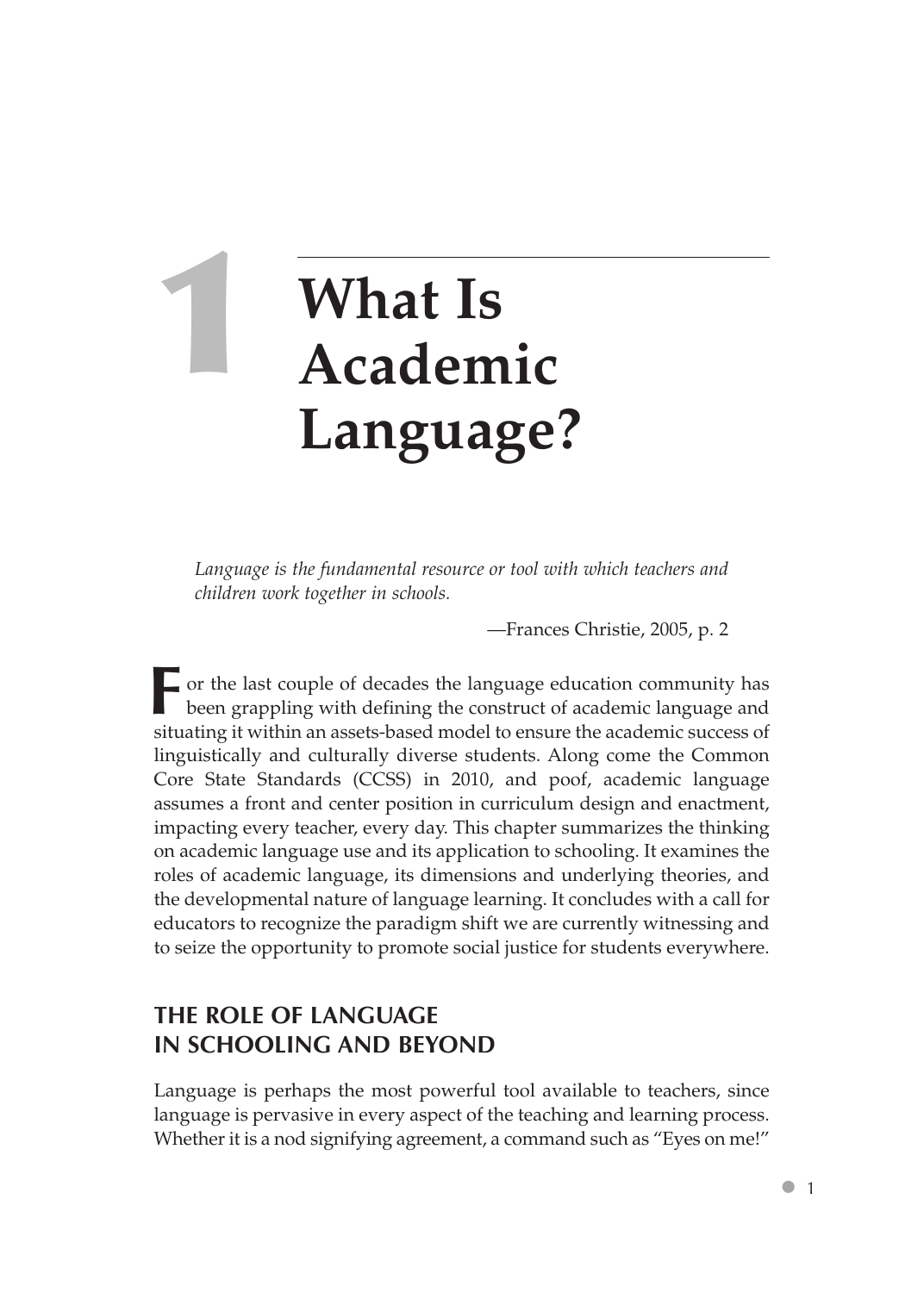or an explanation such as, "This is one way to simplify an equation," language is always a resource for making and communicating meaning.

Language serves many purposes in schools. In addition to being a place for social networking and for socializing students into ways of "doing school," school is one context for learning. In school, students use language to make sense of the world that surrounds them, and, in the process, they are (1) learning language, (2) learning through language, and (3) learning about language (Halliday, 1993).

One unique characteristic of humans is that we never stop *learning language.* From birth to age 7, children learn an enormous amount of language. Although this amount declines as students reach age 17 or 18, we continue to learn and enhance the language we need as we navigate through new stages and contexts in life.

Language is at the center of the learning process; humans *learn through language.* Language is a way of seeing, understanding, and communicating about the world. Learning in schools and classrooms is largely accomplished through language. In school, "We could virtually say that 'language is the curriculum'" (Derewianka, 1990, p. 3).

Beginning with the early stages of language learning, children formulate consciously or unconsciously—their own rules about how language works. Later, children add new rules and amend old ones so that their sentences and usages resemble the language used by adults and those that surround them. As children learn the language of the home, they learn several different language styles, which vary according to the setting, the speakers, and the goal of communication. These styles are also called *registers.*

#### **Different Registers**

The concept of register is typically concerned with variations in language conditioned by uses rather than users and involves consideration of the situation or context of use, the purpose, subjectmatter and content of the message, and the relationship between the participants. (Romaine, 1994, p. 20)

In the study of language, a register is a variety of a language used for a specific purpose and audience in a particular social setting. Registers are simply a particular kind of language being produced within the context of a social situation. Below are three ways of saying the same thing, depending on the relationship between speakers and the circumstance:

*I would be very appreciative if you would make less noise. Please be quiet. Shut up!*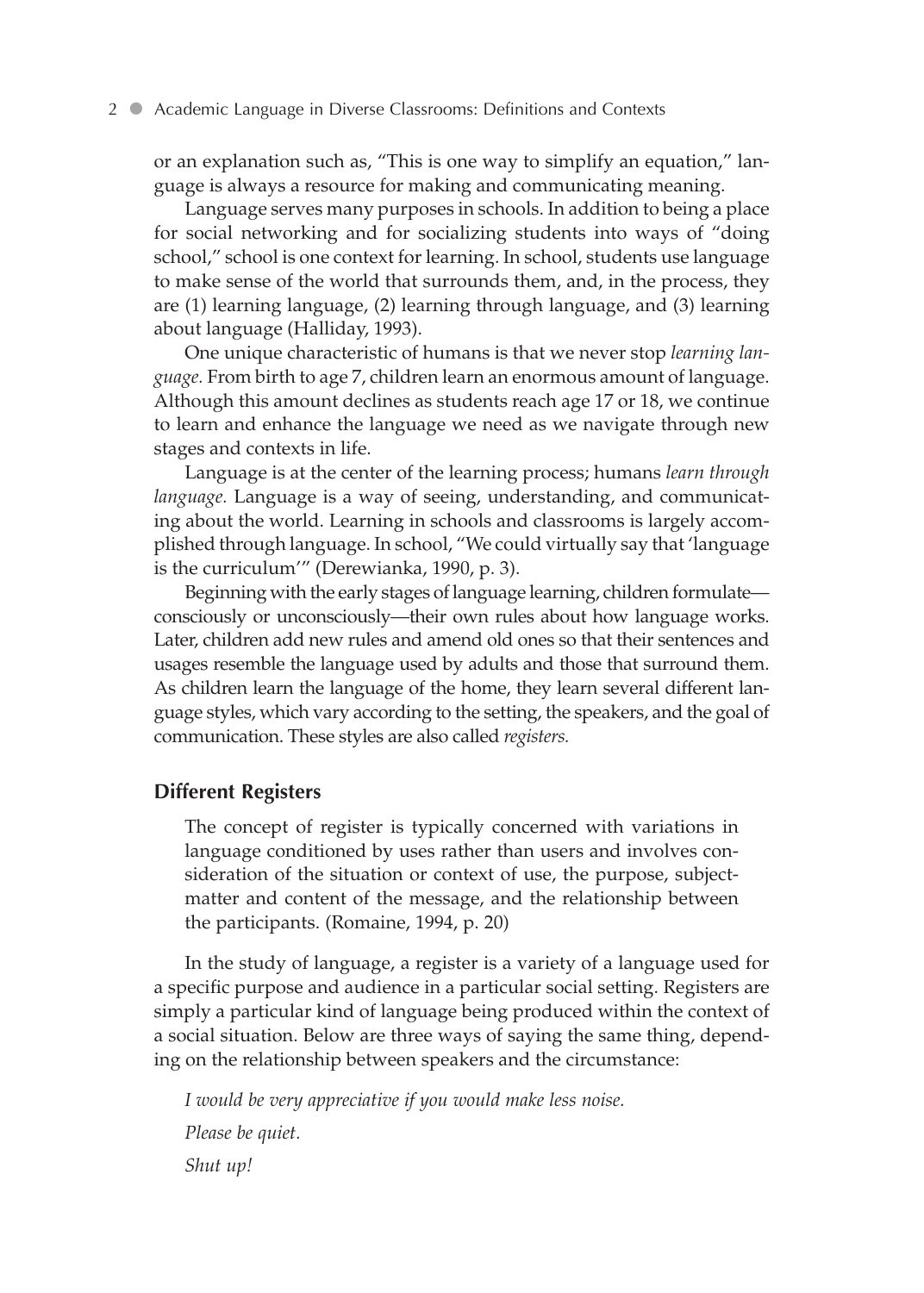Throughout the day a person may use several different registers. For example, let's listen in as Nicole, a 37-year-old nurse, uses several registers.

|                   | Message                                                                                                                                                                    | To Whom             | Context                         |
|-------------------|----------------------------------------------------------------------------------------------------------------------------------------------------------------------------|---------------------|---------------------------------|
|                   | "That's the optimum, and clinically<br>that's what's advisable."                                                                                                           | patient             | work                            |
|                   | "What's up, Anne? I haven't seen you<br>in years."                                                                                                                         | friend              | grocery<br>store                |
| Nicole (nurse, 37 | "Way to go, Rudy, you nailed that one."                                                                                                                                    | son                 | basketball<br>practice          |
| years old)        | "let me know where u r when you have<br>a min. thx, luv u"                                                                                                                 | teenage<br>daughter | text<br>message                 |
|                   | "I never had the opportunity to meet<br>your father, but I know you talked<br>highly of him, and I know your loss is<br>great. Our condolences to you and<br>vour family." | neighbor            | written<br>message<br>on a card |

In school contexts, teachers and students also use a variety of registers. Many researchers and educators have made a distinction between everyday and academic language (Cummins, 1986). Social language is associated with everyday, casual interactions; it's the language we use to order an ice cream, talk with a neighbor, or chat with family members. In schools, this is the language students use in the playground, caf-

#### Consider this . . .

What are some of the ways you typically use language during the day? How might you document differences in academic language use according to the context and with whom you are interacting? What suggestions might you make to increase the rigor of academic language use within classrooms?

eteria, or in the hallway. However, social language is also very much used in classroom dialog, as illustrated in the following examples:

"Turn to your elbow partner and figure out the answer." (Grade 2 teacher to students)

"Hold your horses; we are not there yet!" (history teacher to high school students).

"Dunno how to save my work." (Grade 4 student to teacher)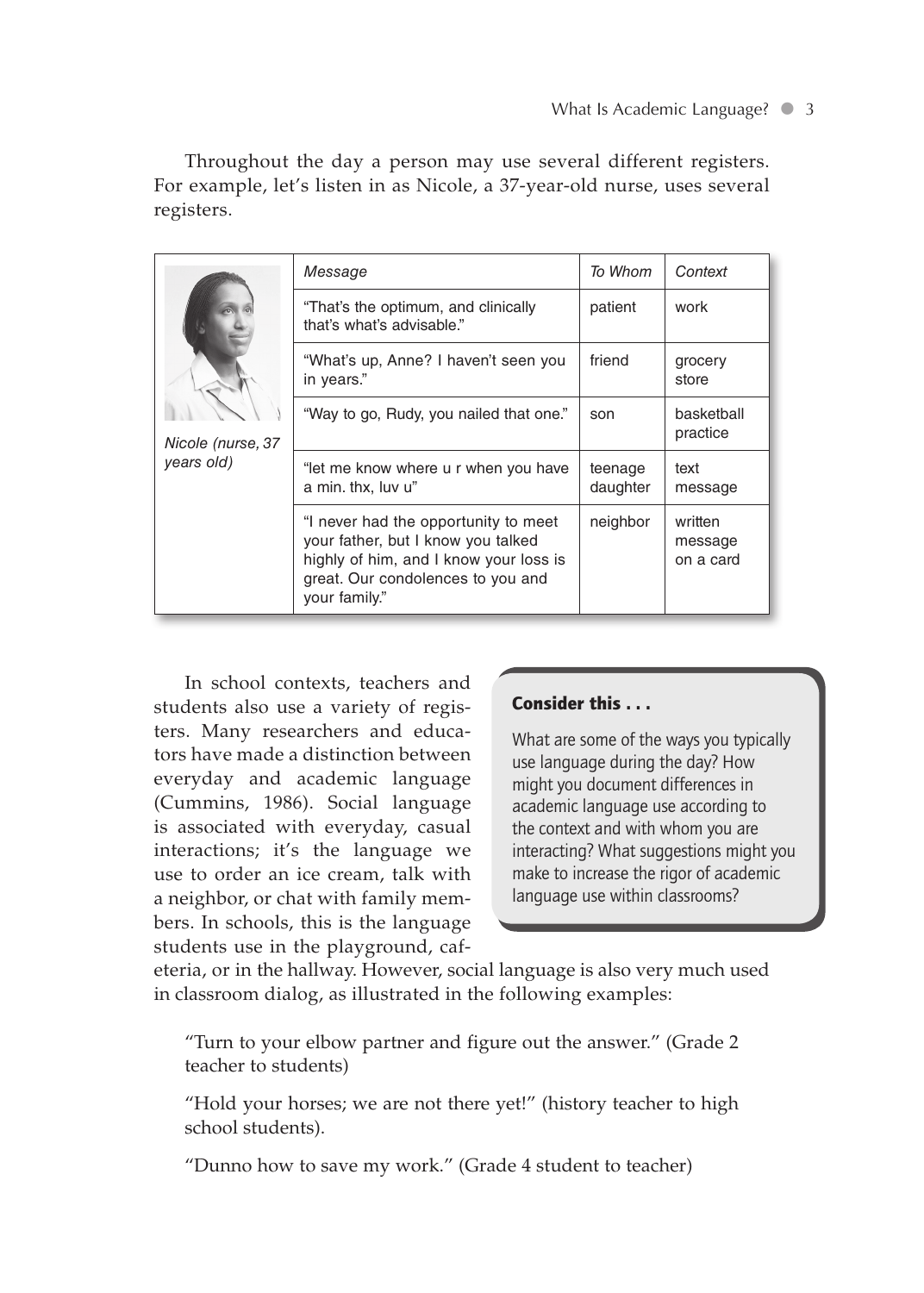"That's a cool shirt, Dylan. Did you see the game?" (principal to middle school student).

"Dude, you need to get caught up with your group." (Grade 5 teacher to student).

Everyday language is very much a part of classrooms and schools; however, with its colloquial and idiomatic expressions, it can be considered in the academic range for those students who have not previously been exposed to it. At the other end of the academic language spectrum is the more formal, specialized register associated with disciplinary material. With today's emphasis on academic registers, many educators immediately think about vocabulary as the distinguishing feature. Although vocabulary is a very important dimension of academic language, as will become evident in the next sections, it is only one aspect.

### **THE NATURE OF ACADEMIC LANGUAGE**

What's hard about learning in academic content areas is that each area is tied to academic specialist varieties of language (and other special symbol systems) that are complex, technical, and initially alienating to many learners. (Gee, 2004, p. 3)

Although in recent years academic language has been at the center of many educational efforts, educators and researchers have conceptualized academic language in different ways. Several recent studies point to teachers' understandings of academic language as challenging content-area vocabulary, or "hard words" (e.g., Ernst-Slavit & Mason, 2011; Homza, 2011; Lee, 2011; Wong Fillmore, 2011). However, academic language is a complex concept. "The difference in purpose, audience, and context results in clear differences in terms of language use in the selection of words, formality, sentence construction, and discourse patterns" (Gottlieb & Ernst-Slavit, 2013, p. 2).

In this section, we will provide a working definition of academic language, explain its importance in fostering academic thinking, describe the main roles of academic language, and explain three dimensions or components that characterize academic language.

In general terms, academic language refers to the language used in school to acquire new or deeper understanding of the content and communicate that understanding to others (Bailey & Heritage, 2008; Gottlieb & Ernst-Slavit, 2013; Gottlieb, Katz, & Ernst-Slavit, 2009; Schleppegrell, 2004). Because academic language conveys the kind of abstract, technical, and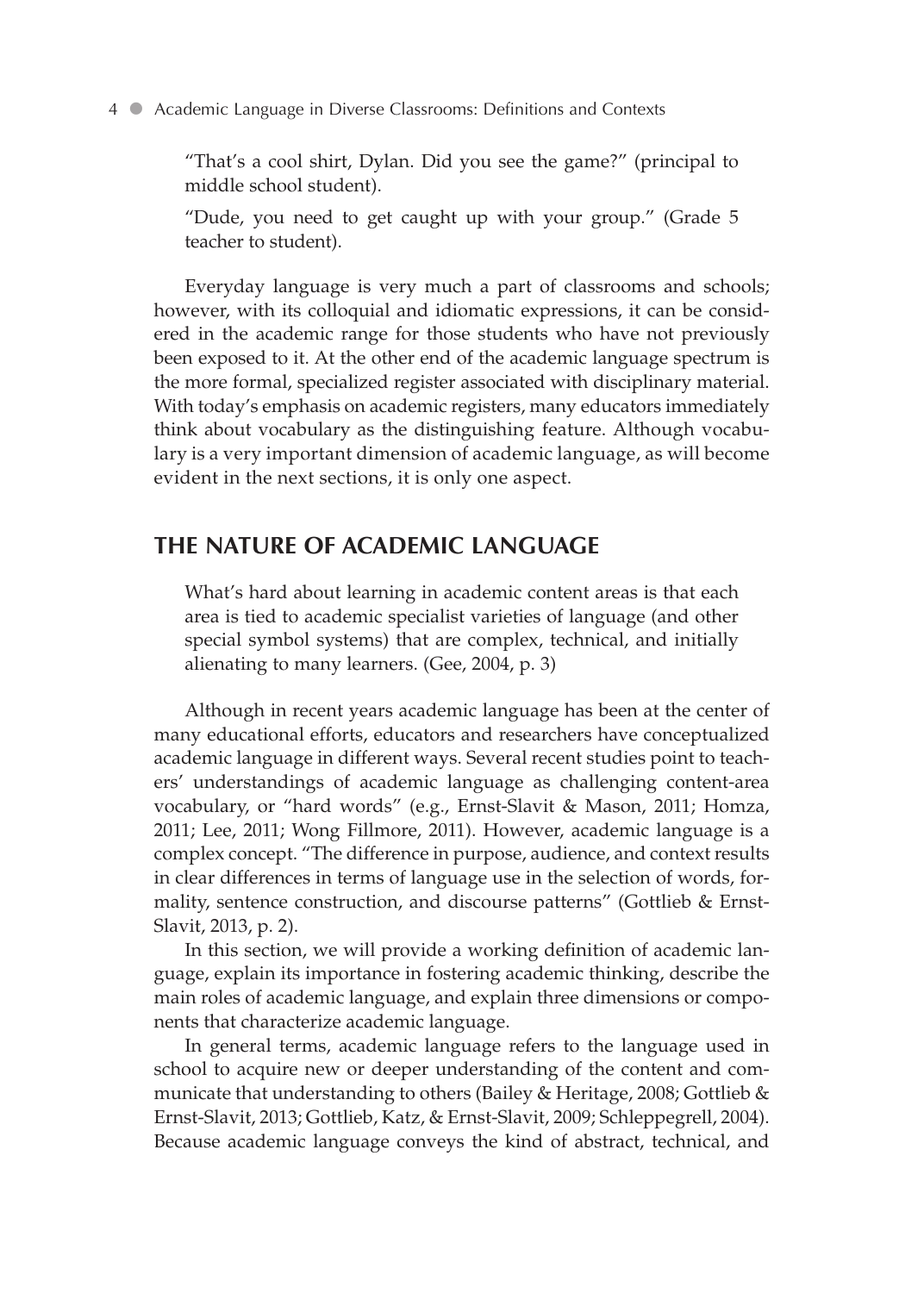complex ideas and phenomena of the disciplines, it allows users to think and act, for example, as scientists, historians, and mathematicians. Thus, academic language promotes and affords a kind of thinking different from everyday language. As put by William Nagy and Dianna Townsend (2012), "Learning academic language is not learning new words to do the same thing that one could have done with other words; it is learning to do new things with language and acquiring new tools for these purposes" (p. 93).

Viewing academic language not as an end in itself but as a means to foster academic thinking can be very helpful in moving away from a focus on teaching academic language when it is not contextualized in meaningful academic activities. Along these lines, Zwiers (2008) contends that academic language serves three interrelated and broad roles: to describe complexity, higher order thinking, and abstraction. Each purpose is briefly summarized in Figure 1.1.

Throughout this chapter and book series, we discuss academic language as including more than vocabulary or phrases pertinent to the topic at hand. As can be deduced from the above discussion, academic language necessitates more than knowledge of single words to describe complex concepts, thinking processes, and abstract ideas and relationships. The academic language needed for students to access disciplinary content and textbooks and successfully participate in activities and assessments involves knowledge and ability to use specific linguistic features associated with academic disciplines. These features include discourse features,

| To Describe<br>Complexity            | Academic language enables us to describe complex concepts<br>in clear and concise ways (e.g., explaining the concept of the<br>black hole, the causes of the French Revolution, or the<br>Fibonacci sequence).                                                                |
|--------------------------------------|-------------------------------------------------------------------------------------------------------------------------------------------------------------------------------------------------------------------------------------------------------------------------------|
| To Describe Higher<br>Order Thinking | Academic language enables us to describe complex thinking<br>processes that are used to comprehend, solve problems, and<br>express ideas (e.g., application and problem solving in math,<br>analyzing data in science, constructing an argument in English<br>language arts). |
| To Describe<br>Abstraction           | Academic language enables us to describe ideas or<br>relationships that cannot be easily acted out, pointed to, or<br>illustrated with images (e.g., democracy, altruism, values and<br>beliefs, relationships among objects or numbers, adaptation).                         |

**Figure 1.1** Roles of Academic Language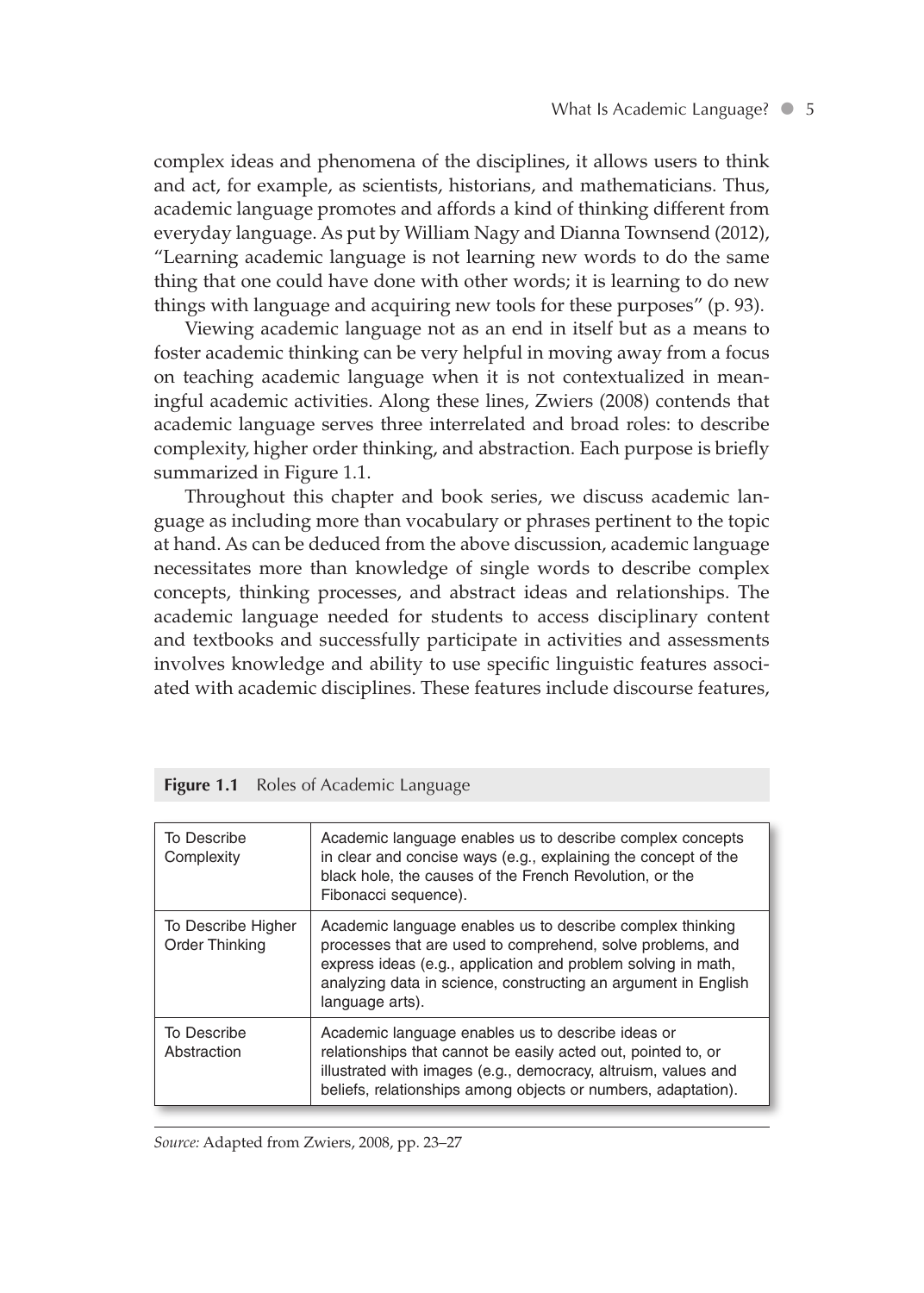grammatical constructions, and vocabulary across different language domains (listening, speaking, reading, writing) and content areas (language arts, mathematics, science, history, among others).

When thinking about academic language use in classrooms, teachers generally start from the bottom level (with words and expressions) and then fold vocabulary into different configurations or syntactic structures that, in turn, combine to create unique genres. However, it might be easier for teachers and students to envision how discourse is the overarching dimension or umbrella that helps shapes the types of applicable sentence structures that, in turn, dictate the most appropriate words and expressions. Figure 1.2 shows the hierarchical nature of the dimensions of academic language along with some examples.

### **EVOLVING PERSPECTIVES OF ACADEMIC LANGUAGE**

The construct of academic language developed from research in the mid 1970s to the 1980s. Since then, academic language—also called *academic English, scientific language, the language of school*—has been defined differently by authors and disciplinary perspectives. This next section provides a brief summary of the different frameworks used in the last decades to approach the construct of academic language. (For reviews of the literature,



**Figure 1.2** Dimensions of Academic Language

*Source:* Adapted from Gottlieb & Ernst-Slavit, 2013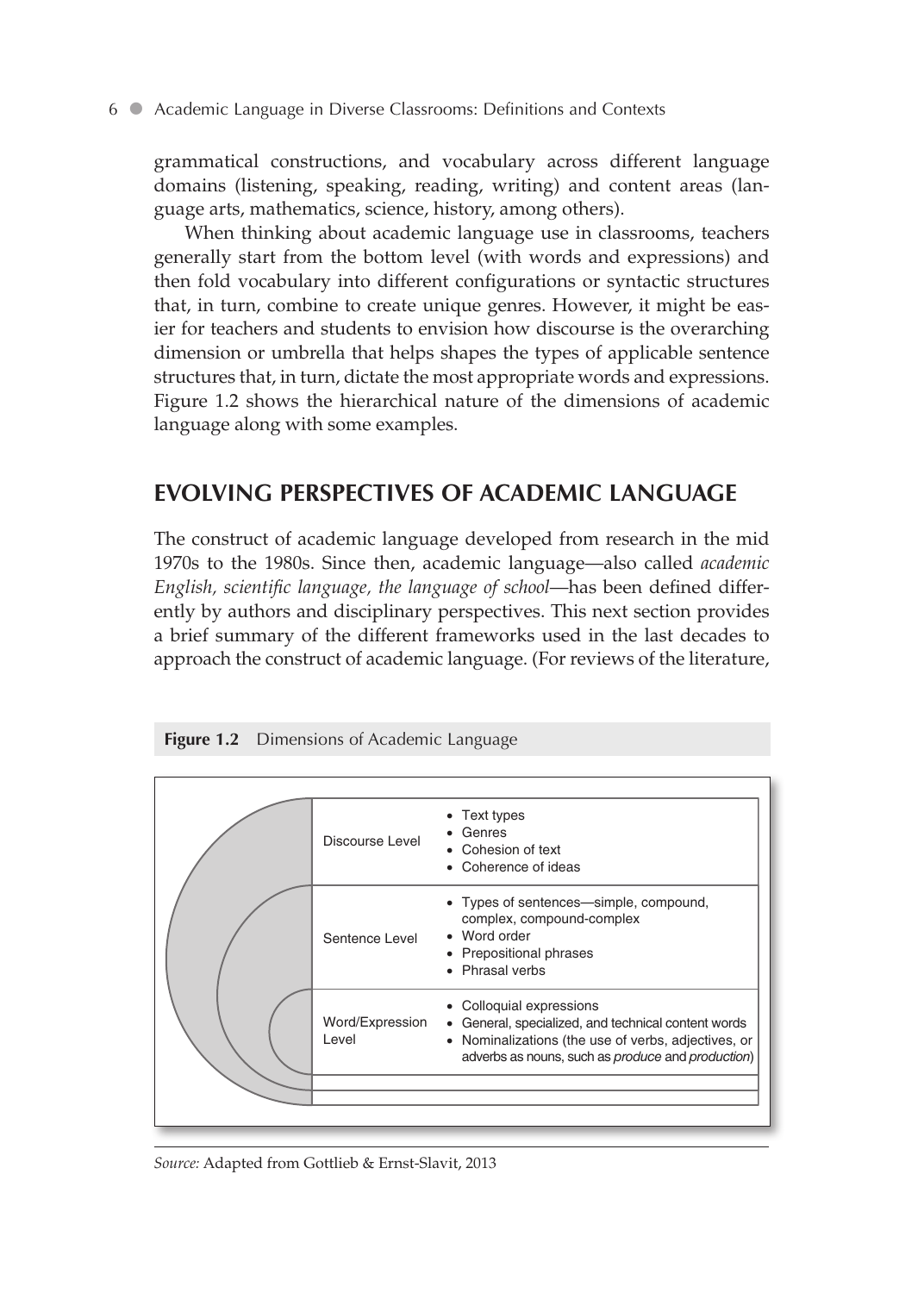please see Anstrom et al., 2010, and Snow & Uccelli, 2009). To facilitate the discussion, this review is organized around five main orientations:

- Academic language versus social language (e.g., Cummins, 1986; Scarcella, 2008)
- Systemic linguistic perspectives (e.g., Gibbons, 2002, 2009; Halliday, 1978; Halliday & Martin, 1993; Schleppegrell, 2004)

#### Consider this . . .

When you think about the dimensions of academic language, do you see them as a cone, from the top down, or as a triangle, from the bottom up? Which visual would be most helpful to explain this concept to your students or other colleagues? Why?

- Language skills perspectives (e.g., Bailey & Heritage, 2008; Scarcella, 2008)
- Sociocultural perspectives (e.g., Gee, 2004, 2005; Heath, 1983)
- Language as social action (e.g., García & Leiva, 2013; García & Sylvan, 2011; van Lier, 2007, 2012; van Lier & Walqui, 2012)

#### **Academic Language Versus Social Language Perspectives**

In the early 1980s, Jim Cummins, drawing on research with bilingual children, described different kinds of language proficiency, focusing on assessment issues and arguing that assessment of students' language proficiency should involve more than tests of spoken interaction. This pivotal work makes a clear distinction between *basic interpersonal communication skills* (BICS) and *cognitive academic language proficiency* (CALP). In essence, BICS is the casual, everyday language that students use when they are talking to friends and neighbors, during recess, or at the lunchroom (e.g., "Give me that book." "Let's sit by the window." "See ya' later."). BICS, according to Cummins, rely more on contextual cues for transmitting meaning (e.g., body language, facial expressions, gestures, objects). CALP, on the other hand, is more complex and abstract and relies less on contextual cues for meaning. (For example, "Functions are used to solve equations for variables and to show a relationship between the variables." "The process is called photosynthesis." "Meriwether Lewis was born at a time of conflict and just before a major revolution.")

While the BICS and CALP distinction has brought to the forefront the importance of academic language for all students, but particularly for English language learners (ELLs), it has been criticized for its conceptualization of CALP as decontextualized language (see, e.g., Bartolomé, 1998; Gee, 1990) and for promoting deficit thinking by focusing on the low cognitive/academic skills of students (see, e.g., Edelsky, 2006; Edelsky et al., 1983; MacSwan & Rolstad, 2003). This distinction may not suffice to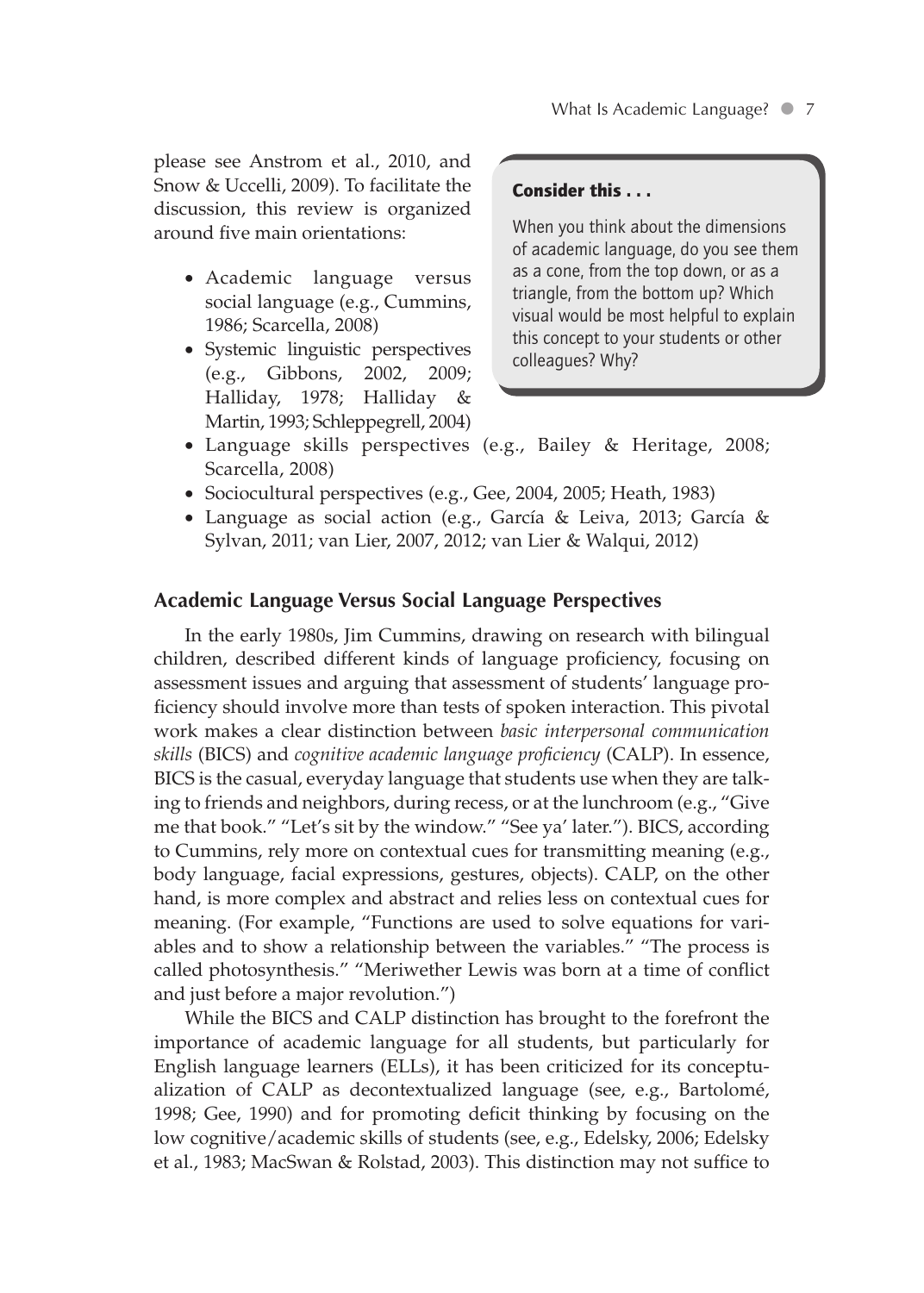explain the complexities of the language needed to succeed in school, as students are exposed to and interact with multiple literacies (e.g., visual, digital, print) every day. Different kinds of proficiency are needed, including social language. Bailey (2007) has warned us not to believe that "there is something inherent in social language that makes it less sophisticated or less cognitively demanding than language used in an academic context" (p. 9). In fact, social language is much needed to construct meaning in the classroom, but for ELLs who may not be acclimated to school, it's part of the language they must learn!

#### **Systemic Functional Linguistic Perspectives**

About four decades ago, Michael Halliday (e.g., 1978) developed an approach to understand how meaning is constructed depending on the different purposes and language choices. Systemic functional linguistics provides a framework to look systematically at the relationships between form and meaning in the language used in various social contexts. More specifically, for scholars espousing a systemic functional linguistic approach, the linguistic system is made up of three strata: meaning (semantics), sound (phonology), and wording or lexicogrammar (syntax, morphology, and lexis).

Researchers have argued that teachers need to be able to conduct linguistic analyses of their curriculum in order to identify potential challenges for students, particularly ELLs (Achugar, Schleppegrell, & Oteíza, 2007; de Oliveira, 2013; Fang & Schleppegrell, 2008; Gibbons, 2009; Schleppegrell, 2001), and functional linguistics provides a framework for conducting such analyses. Language functions are the goals a speaker is trying to accomplish through the use of specific language structures and vocabulary, in other words, the purpose for communicating. In the classroom setting language functions can be equated with the question: What are we asking students to do with language? Examples of the many language functions are describing, listing, and summarizing. (See Chapter 3 for additional examples of language functions found in content and language standards.) Researchers contend that identifying the language functions underlying grade-level content is an important consideration for classroom teachers (Gibbons, 2009; Schleppegrell, 2004). By focusing on the meaning-making role that language plays in content-area learning, this perspective provides "a metalanguage for analyzing language that highlights issues of overall organization and voice and goes beyond structural categories such as noun and verb to show the meanings that follow from different language choices" (Schleppegrell, 2007, p. 123).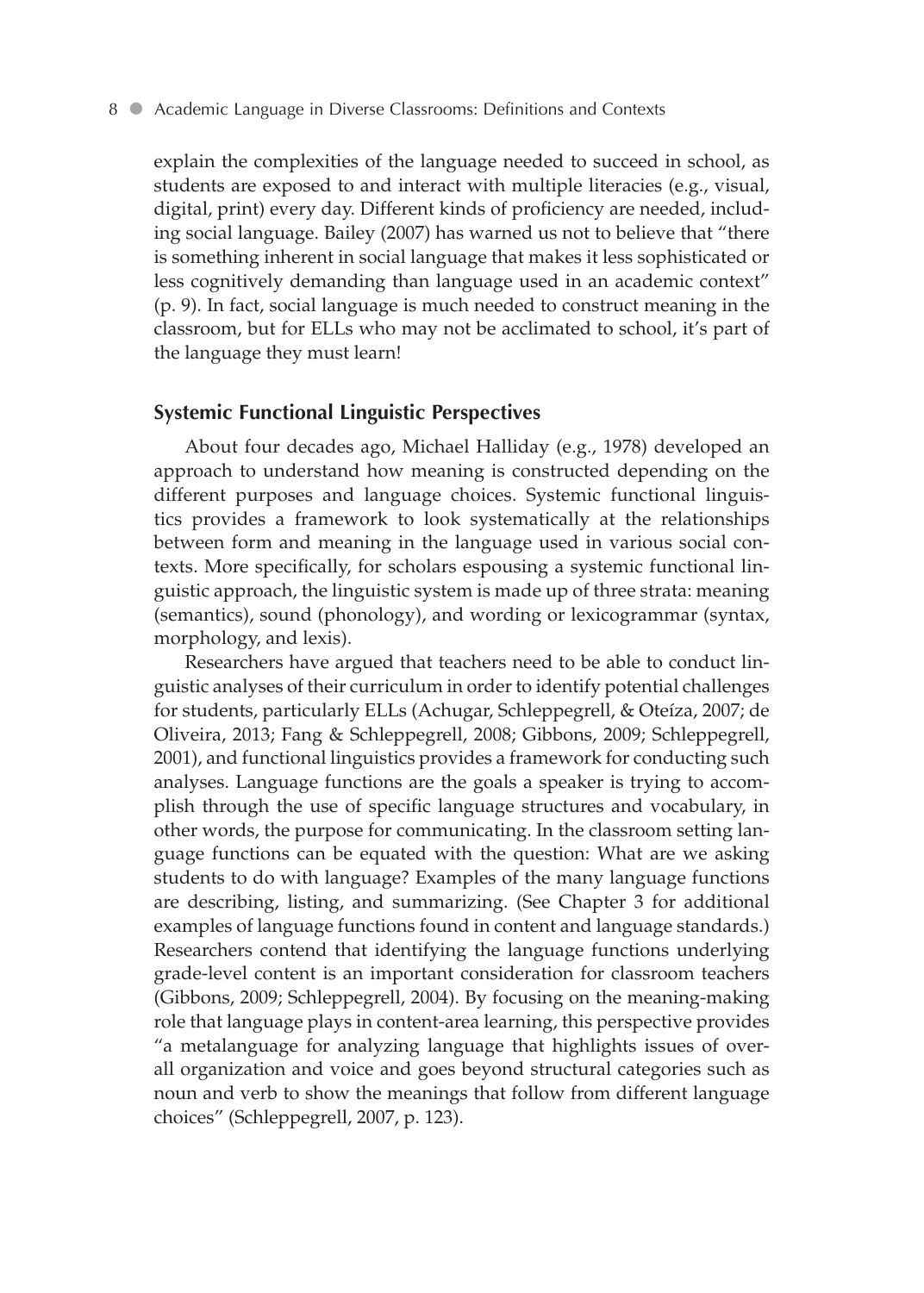The work of Pauline Gibbons (1998, 2003, 2009) is of particular importance for classroom teachers. Influenced by the work of Halliday and Vygotsky (see, for example, Halliday, 1978; Vygotsky, 1978, 1987), Gibbons (2003, 2009) illustrates how language development for learning can be supported, for example, in the context of teaching a science unit on magnetism. Later in this chapter, we point to the different registers used in a science unit, where we observe the different types of language needed to interact in this classroom (see Fig. 1.6). Beginning with language that is more conversational, students eventually move to learn the science concepts and produce the language that is more academic and needed in required oral and written reports.

#### **Language Skills Perspectives**

Several approaches focus on the "academic language demands" students must meet to participate in school tasks and activities, specified by educators' grade-level expectations, and required by different standards. The emphasis here is on the language needed to acquire new and deeper understanding of the content areas and communicate that understanding to others (TESOL, 2006; WIDA, 2012). Work in this area has focused on the grammatical and lexical features of written and oral language used in school settings in conjunction with the language functions (e.g., summarizing, explaining) required in most classrooms. For example, important work by Robin Scarcella (2008) discusses the types of cognitive knowledge, skills, and strategies students need to acquire to succeed in the content areas. In her work, mostly with college students, Scarcella highlights the foundational knowledge of English, that is, the basic skills needed to communicate inside and outside of school, such as knowing how to read and write using appropriate verb tenses, as a precursor for academic language. In addition, she emphasizes the importance of learning academic vocabulary (e.g., *argument, empirical*) and language features (e.g., using passive voice, stating a thesis) across content areas as a way of ensuring understanding of and success in content specific classes.

The work of Alison Bailey and Margaret Heritage (2008) provides initial ways of cataloguing the language all students, including ELLs, need to succeed in school. These researchers distinguish *school navigational language* (SNL) and *curriculum content language* (CCL), where SNL is the language used to communicate with teachers and others in the school (e.g., "Get your red pens out." "Do we have to write a summary?"), and CCL is the language used in teaching and learning content (e.g., "The plot revolved around two main characters." "This time we are using an expanded algorithm."). In sum, work in this area describes academic language in terms of its utility in today's standards-driven classrooms.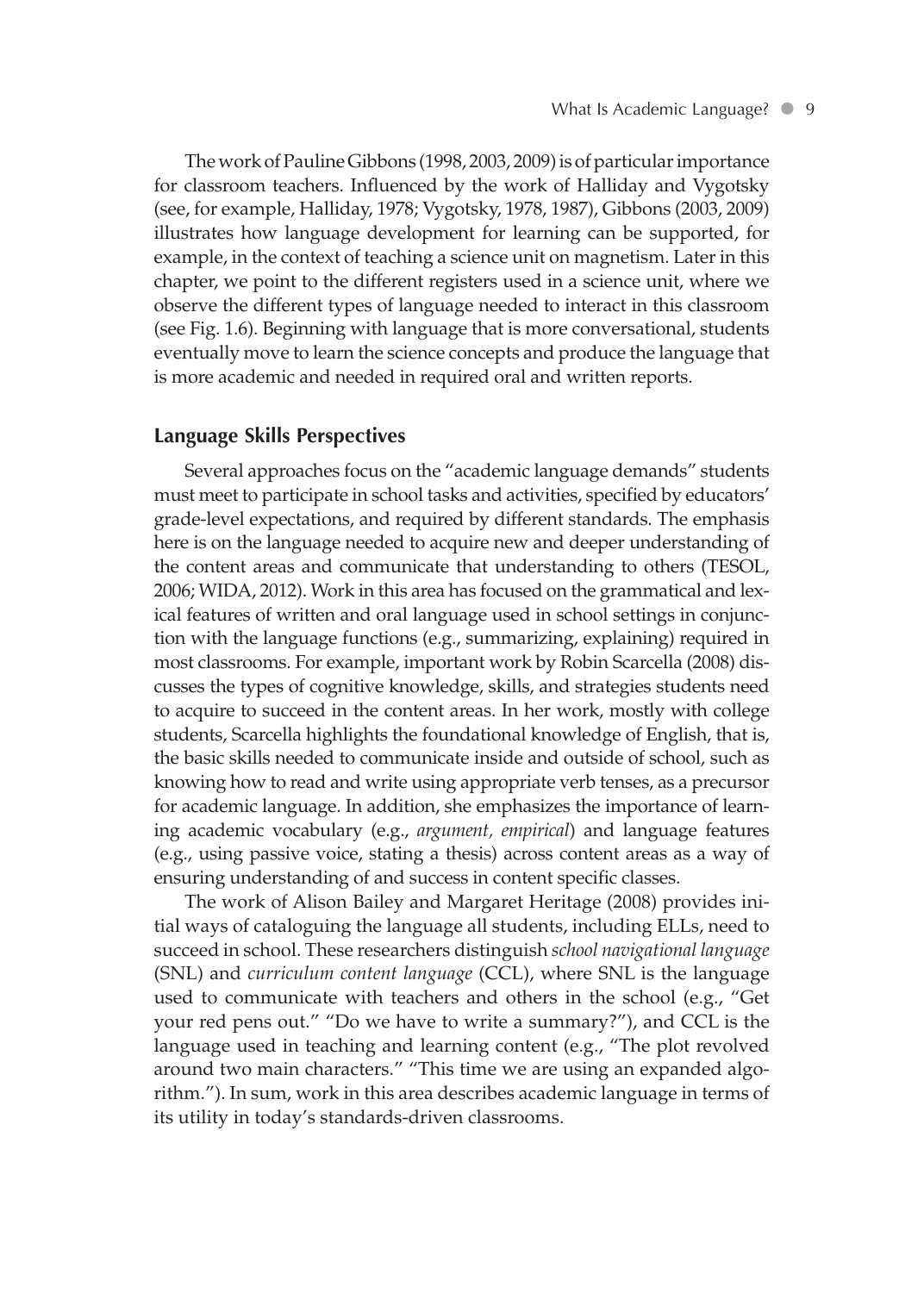#### **Sociocultural Perspectives**

Sociocultural perspectives view language learning as a social practice, consider students as active participants in the construction of knowledge, and take into account a variety of social and cultural factors involved in the teaching and learning process. From this perspective, there is much more to learning a language than its structural aspects. In classrooms, students need to learn when they can ask a question about a classroom presentation, under what circumstances can they copy information from a text, or when can they speak without raising their hands. Within this stance, language learning is seen as a social practice, where talk and interaction are central to human development and learning.

Sociocultural approaches highlight the role that many factors inside and outside of school play in the acquisition of academic language. In her groundbreaking ethnographic study, Shirley Brice Heath (1983) studied child language and teacher preparation in two working-class communities in North Carolina: Roadville and Trackton. Her findings revealed that the language socialization processes, including home literacy practices, played a pivotal role in students' success at school. In her analysis, Heath explained why some teachers and students had difficulties understanding one another and why typical school questions were not answered. Her work brought forth the fact that certain language socializations were more compatible with school environments than others.

Along these lines, Jim Gee's work (e.g., 1990, 2004, 2005) points to the advantages held by students raised in middle- and upper-class homes, where the language of school might be spoken at home. For these students, a wide range of linguistic, cognitive, and cultural patterns acquired at home support many of the features of school language. Consequently, students from more privileged groups more easily acquire the thinking processes and linguistic conventions necessary to succeed in school. In contrast, for most ELLs who speak another language at home, school might be the only place where they encounter the specialized language of the content areas, via their teachers who model how this kind of English is used (Ernst-Slavit & Mason, 2011). This discussion is elaborated on in the final section of this chapter, Academic Language and Social Justice.

#### **Language as Social Action Perspectives**

A relatively recent perspective views language as action. In general terms, action-based learning involves the acquisition of knowledge through activities that involve the concept or skill to be learned. In the field of language learning, this presumes that language must be scaffolded by social activity in terms of actions, interactions, and manipulations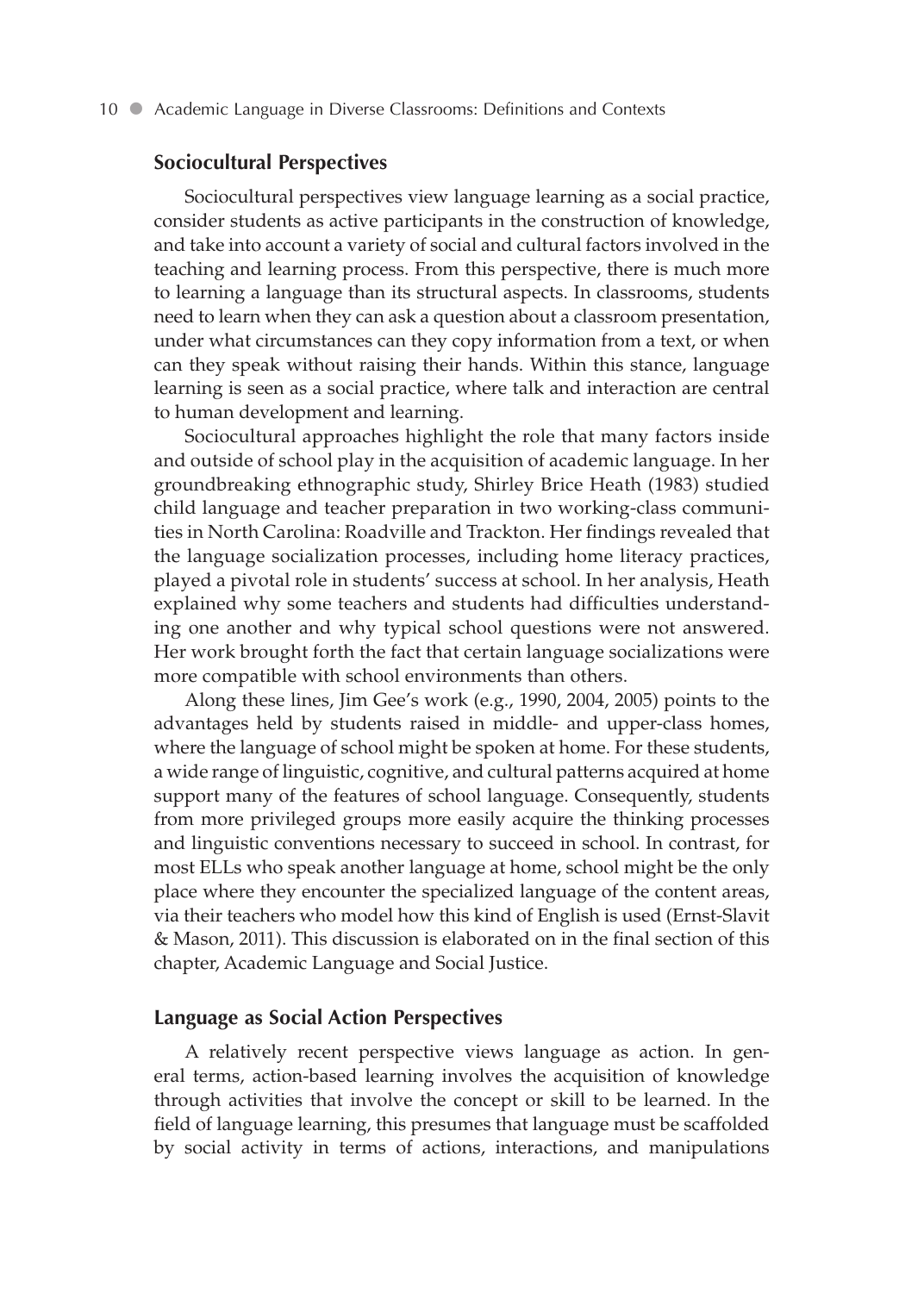(van Lier, 1996). Within this context, the learner's agency and identity need to be located at the center of the teaching and learning process, and learners are seen not only as future competent users of the language to be learned but also as autonomous learners.

In school contexts, an action-based perspective can be understood as somewhat connected to other approaches, such as content-based, projectbased, task-based, exploratory, and experiential teaching and learning approaches (van Lier, 2007). A common trait in all these approaches is the emphasis on the learner as an active participant, as someone with agency. Through an action-based perspective, ELLs engage in meaningful activities (e.g., research, projects, presentations) that pique their interest and foster language development through processes that involve perceiving, interacting, planning, researching, discussing, and coconstructing diverse academic products (van Lier & Walqui 2012). In these situations, language development takes place not only because of the meaningful ways in which students are interacting with each other, the teacher, and the materials, but also because activities are carefully planned and language is systematically scaffolded by the teacher.

In sum, an action-based teaching and learning approach places the agency of the learner at the center of the pedagogical process. Language

is not seen as a set of rules or list of words but as a type of human action. In addition, language learning is not only a cognitive process but involves the mind, body, emotions, and all the senses. Viewing language learning within an action-based perspective places the forms and functions of language in the backdrop while foregrounding the role that language plays in doing things.

#### Consider this . . .

Which theoretical orientation(s) of academic language resonates with your thinking? What evidence do you have from teaching to match to your selected theoretical base? Why do you think it is necessary to ground your instruction and assessment in theory?

### **ACADEMIC LANGUAGE LEARNING AS A DEVELOPMENTAL PROCESS**

Academic language is developmental in nature, with increased complexity and sophistication in language use from grade to grade that includes specific linguistic aspects that can be the same or vary across content areas (Anstrom et al., 2010). Lev Vygotsky (1987) saw the fundamental difference between the language a child masters by the age of six, and the many long and hard years of study needed to master academic language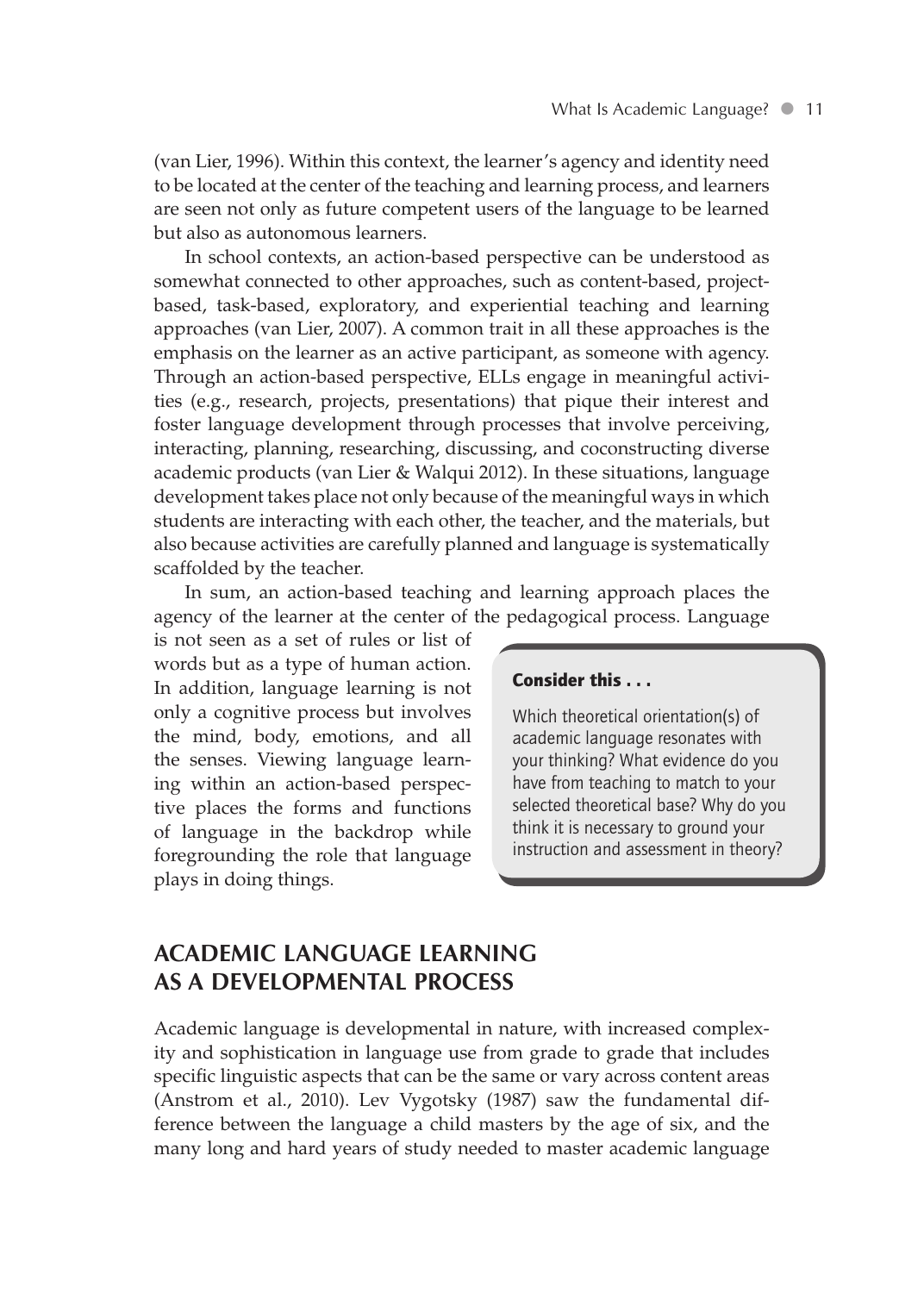and concepts that students face, right up to and beyond the writing of a high school senior project, a grant proposal, a master's thesis, or a doctoral dissertation.

Important to this discussion is the changing nature of academic language throughout the school years. What is considered academic language for children in the early grades becomes part of the everyday language repertoire of high school students. Think about how students in preschool and kindergarten may need explicit instruction to understand the linguistic and conceptual differences among the terms *more, less,* and *same.* Yet, these same terms are used on a regular basis by older students both in and out of school.

Another way to view how linguistic complexity increases throughout the school years is by examining the academic language used in textbooks. A cursory look at a Grade 3 and Grade 10 textbook in any content area will make clear the increase in language demands. With the implementation of the CCSS and the Next Generation Science Standards (NGSS), the level of linguistic complexity in the textbooks is bound to increase, as students are required to read complex texts. In fact, writers of the standards consider that students' ability to comprehend the kinds of texts they will encounter in college and the workplace is perhaps the most critical factor in preparing for postsecondary life. However research discussed in the standards found that, while complexity of texts in entrylevel college courses and workplaces held steadily for the most part, the linguistic complexity of texts used in high school declined over recent decades (CCSSI, 2010a, 2010b).

We view academic language as developmental for all students, increasing vertically from grade to grade, year to year. For ELLs, academic language has an additional developmental dimension, that of increasing horizontally from one language proficiency level to the next. Note in Figure 1.3 how grades K through 12 are displayed on the vertical axis, and language proficiency levels 1 to 6 on the horizontal one (Gottlieb & Ernst-Slavit, 2103). Now, let's try to imagine the amount of academic language needed by the four children from an immigrant Honduran family. The two older children came five years ago with their father, while the two younger ones came with the grandma less than a year ago. Gonzalo just started high school and is roughly in Level 4 of English language proficiency (ELP). His sister, Lucia, in fifth grade, is approaching the language proficiency of her English proficient peers and can be considered Level 5. The two younger children are both ELP Level 1, although Humberto in Grade 3 seems to struggle in school more than his little sister, Sandra, in kindergarten. What conclusions can you draw in terms of the academic language in English needed by these four children to be successful in school?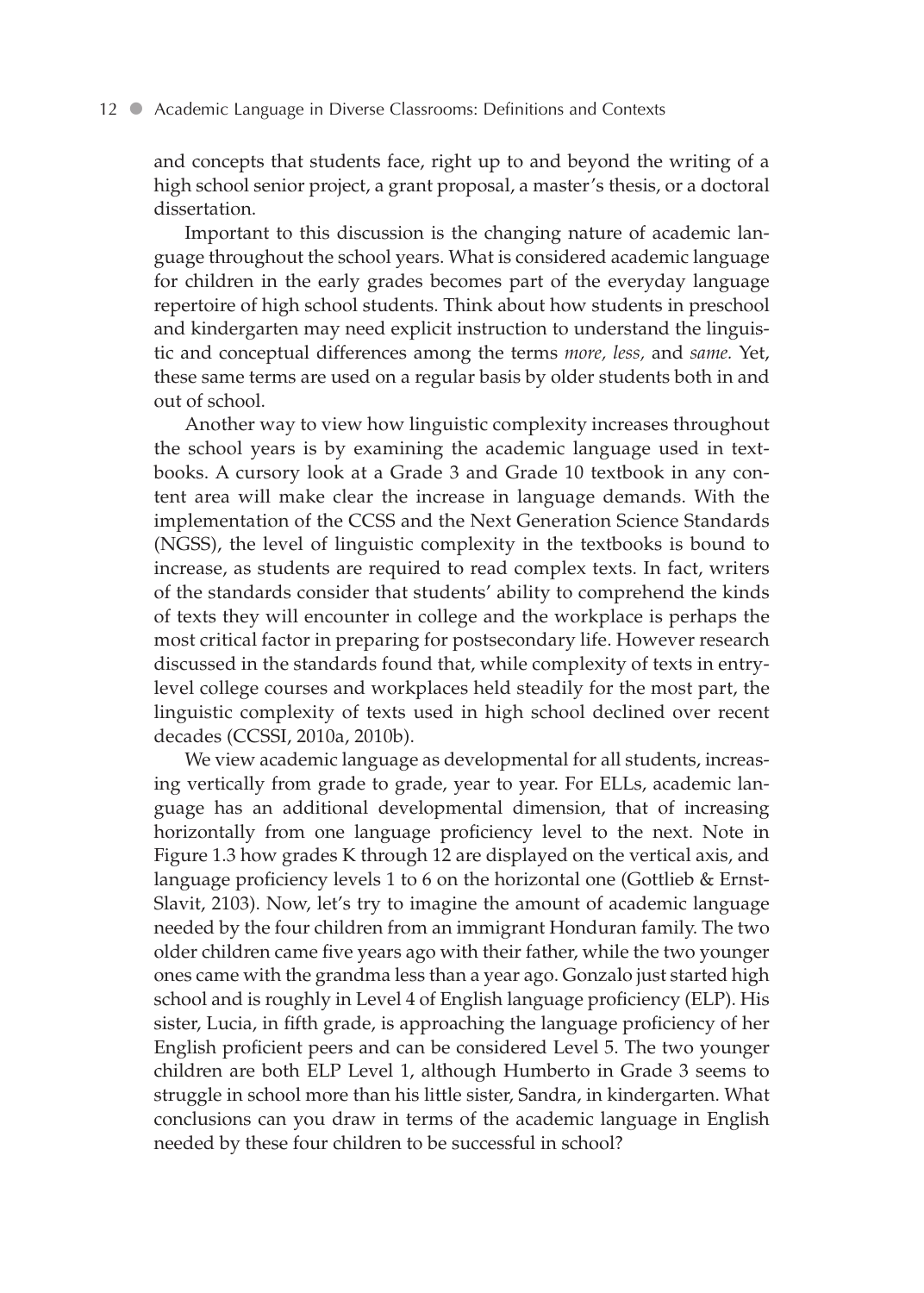

**Figure 1.3** The Developmental Nature of Academic Language for ELLs

*Source:* Adapted from Gottlieb & Ernst-Slavit, 2013, p. 4

### **Considerations for Students With Disabilities**

The developmental trajectory for students with disabilities may not be the same as that of their peers; the same principle applies to ELLs with disabilities. However, having a disability does not preclude this group of students from being exposed to ageappropriate academic language and having academic experiences that enable them to perform at their highest level of conceptual and language

#### Consider this . . .

Think about siblings who speak a language other than English at your school. Are they at the same level of English language proficiency? Who appears to learn English faster? Why might this happen?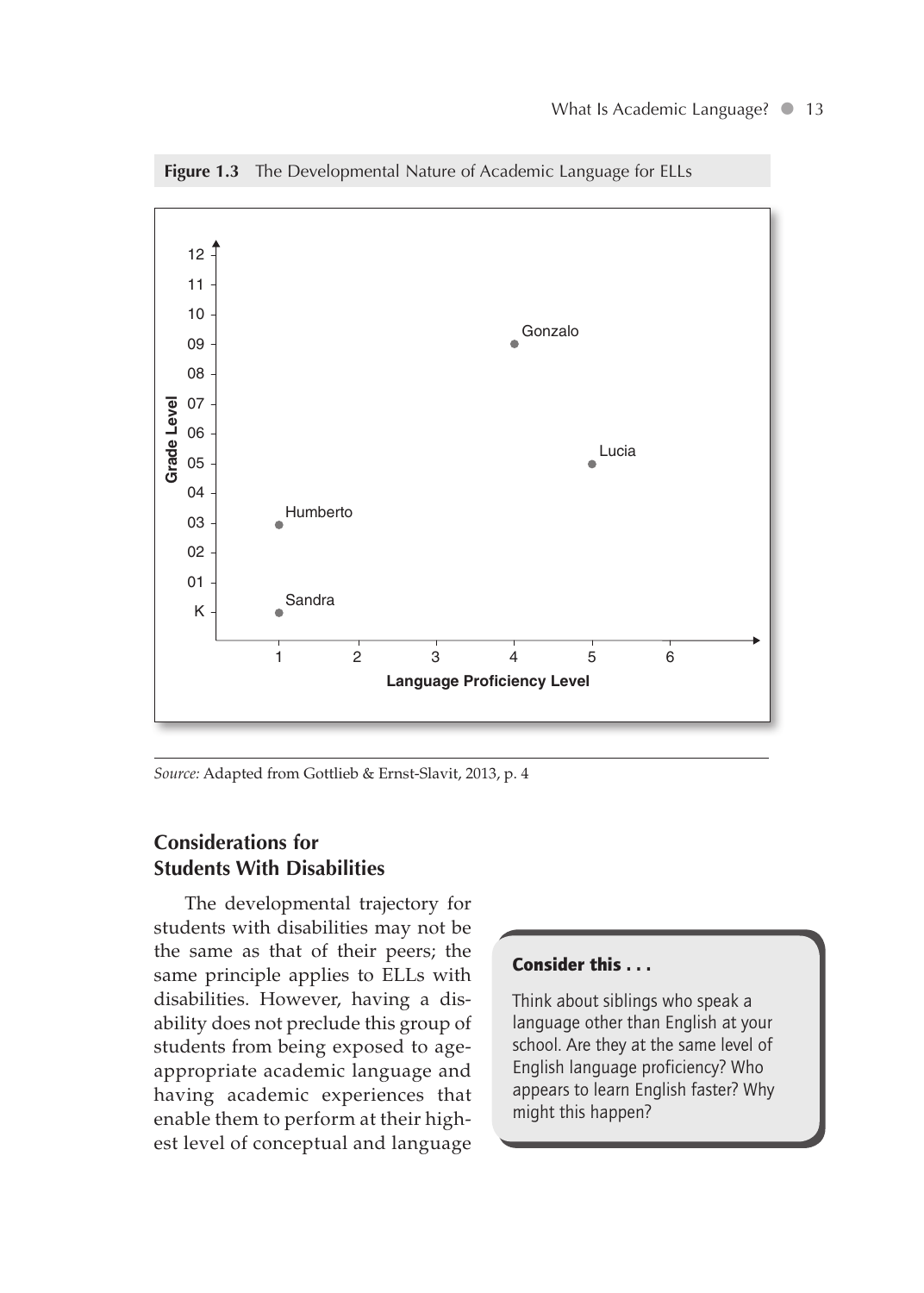expectations. Disabilities also do not necessarily impede this group of students from being able to use language for academic purposes in both their home language and in English. The mere growth of academic language associated with each grade level and language proficiency level for ELLs is not enough to explain its complexity. Also to be taken into account is the building of different types of awareness associated with language within classrooms (Gottlieb & Ernst-Slavit, 2014, p. 9).

### **ORAL AND WRITTEN LANGUAGES**

Most will agree that there are differences between oral and written languages. The language used in a nonfiction book will, in most cases, be vastly different from the language used by two friends chatting in a coffee shop. On some occasions, for example, during a class lecture, a legal consultation, an interaction with a police officer after a collision, or in a text message, there might be some resemblance between oral and written language. Examples of differences between oral and written language occur in texting, tweeting, and other forms of short message services (SMS) normally transmitted through mobile phone connections. However, on most other occasions, when we hear people speaking the way we write or folks writing the way we speak, it may sound strange, funny, unnatural, and even inappropriate. Why? Because generally there are many differences between the ways we speak and the ways we write. For example,

- Spoken language can be more communicative than written language due to extra cues such as body language, tone, volume, and timbre.
- Spoken language often relies on immediate interactions with people.
- Spoken language tends to be full of repetitions, incomplete sentences, corrections, and interruptions, except for formal speeches or scripted presentations.

On the other hand,

- Written language is generally more formal than oral language.
- Written language tends to be more precise than oral language.
- Written language can be more complex and sophisticated than oral language.
- Written language follows certain patterns of organization, explicitness, and logic.
- Written language is usually permanent.
- Written language uses punctuation, headings, layout, colors, and other graphical effects not available in spoken language.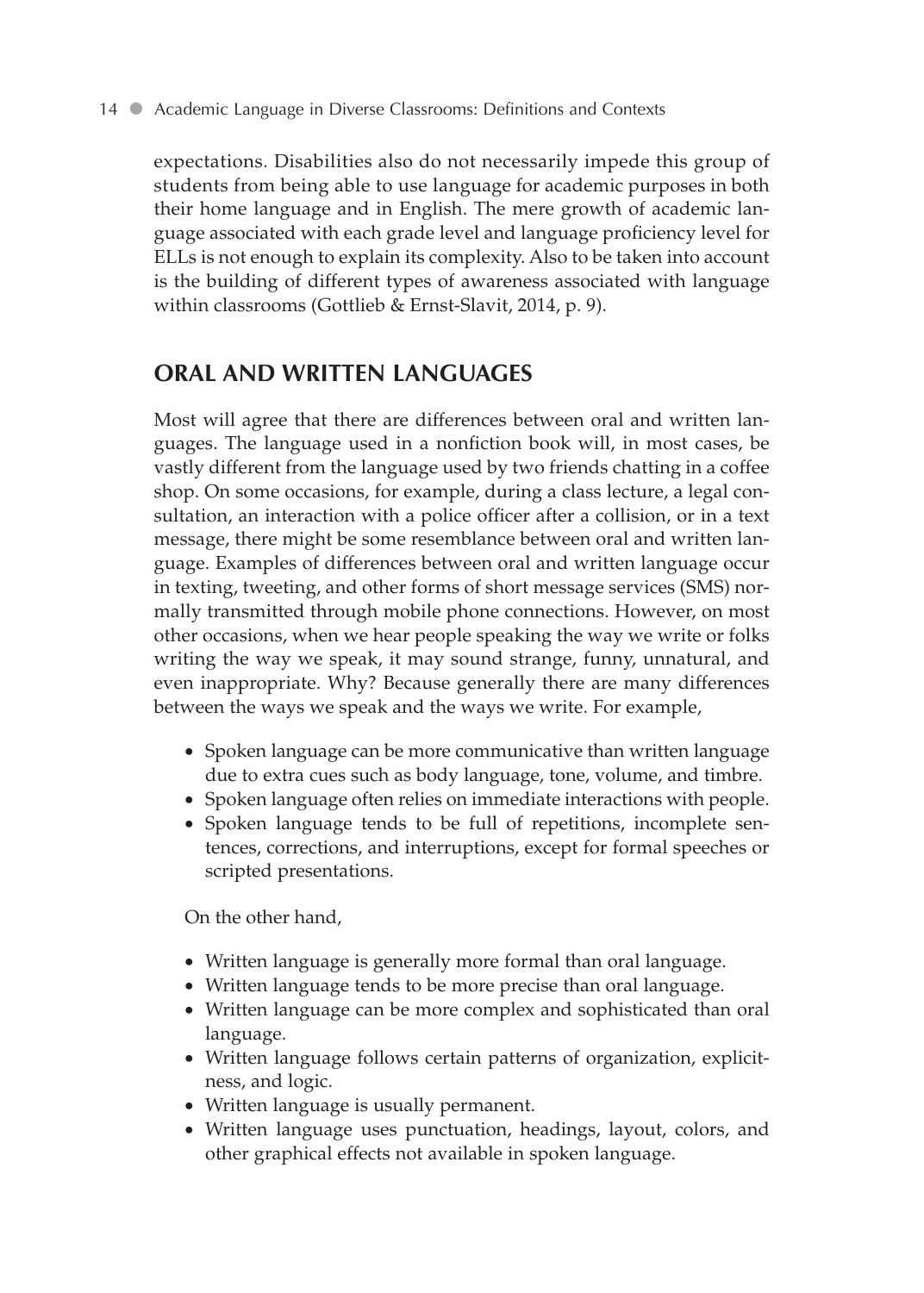Important to highlight is that neither form of communication is better than the other. The two forms are different and, like different registers, serve different purposes. While some of the above statements do not apply when using text messaging, tweets, or other types of instant communication, the truth is that there are specific suggestions for speakers and writers. Making students aware of the differences between speakers and writers will help them improve both their conversational and writing skills.

What do the differences between written and oral language mean for speakers (during conversations or informal presentations) and writers? Figure 1.4 is a chart that might be useful to students when discussing differences between the language used by speakers and that used by writers.

| Speakers                                                                              | Writers                                                                                                        |  |  |  |
|---------------------------------------------------------------------------------------|----------------------------------------------------------------------------------------------------------------|--|--|--|
| make eye contact with audience.                                                       | do not often have readers present.                                                                             |  |  |  |
| refer or point to objects in their immediate                                          | cannot assume that readers share their                                                                         |  |  |  |
| context.                                                                              | immediate context.                                                                                             |  |  |  |
| can expect encouragement and support                                                  | have to construct and sustain their own                                                                        |  |  |  |
| from listeners.                                                                       | line of thinking.                                                                                              |  |  |  |
| use all sorts of body language, intonation,<br>stress, and tone to construct meaning. | use punctuation, headings, layout, colors,<br>and other graphical effects to help make<br>their meaning clear. |  |  |  |
| repeat, restate, and rephrase when they                                               | take time to edit and revise their work to                                                                     |  |  |  |
| assess that their meaning is not clear.                                               | enhance their message.                                                                                         |  |  |  |

**Figure 1.4** What Speakers and Writers Do

*Source:* Adapted from http://englishonline.tki.org.nz/English-Online/Exploring-language/ Speaking-and-Writing

### **Oral Language as a Vehicle for Promoting Academic Language Development**

Until recently, students' oral language development in the classroom has largely been neglected due to the prevalence of teacher talk (Rothenberg & Fisher, 2007). The coverage of Listening/Speaking in the Common Core State Standards for English language arts (CCSS for ELA) has helped stimulate student collaboration and

#### Consider this . . .

Model examples of oral and written language around the same topic for your students. Then pose the questions: "How is oral and written language alike?" "How is oral and written language different?" Have students work in partners or small groups using a graphic organizer, such as a T-chart or Venn diagram, to identify and compare the features of oral and written language.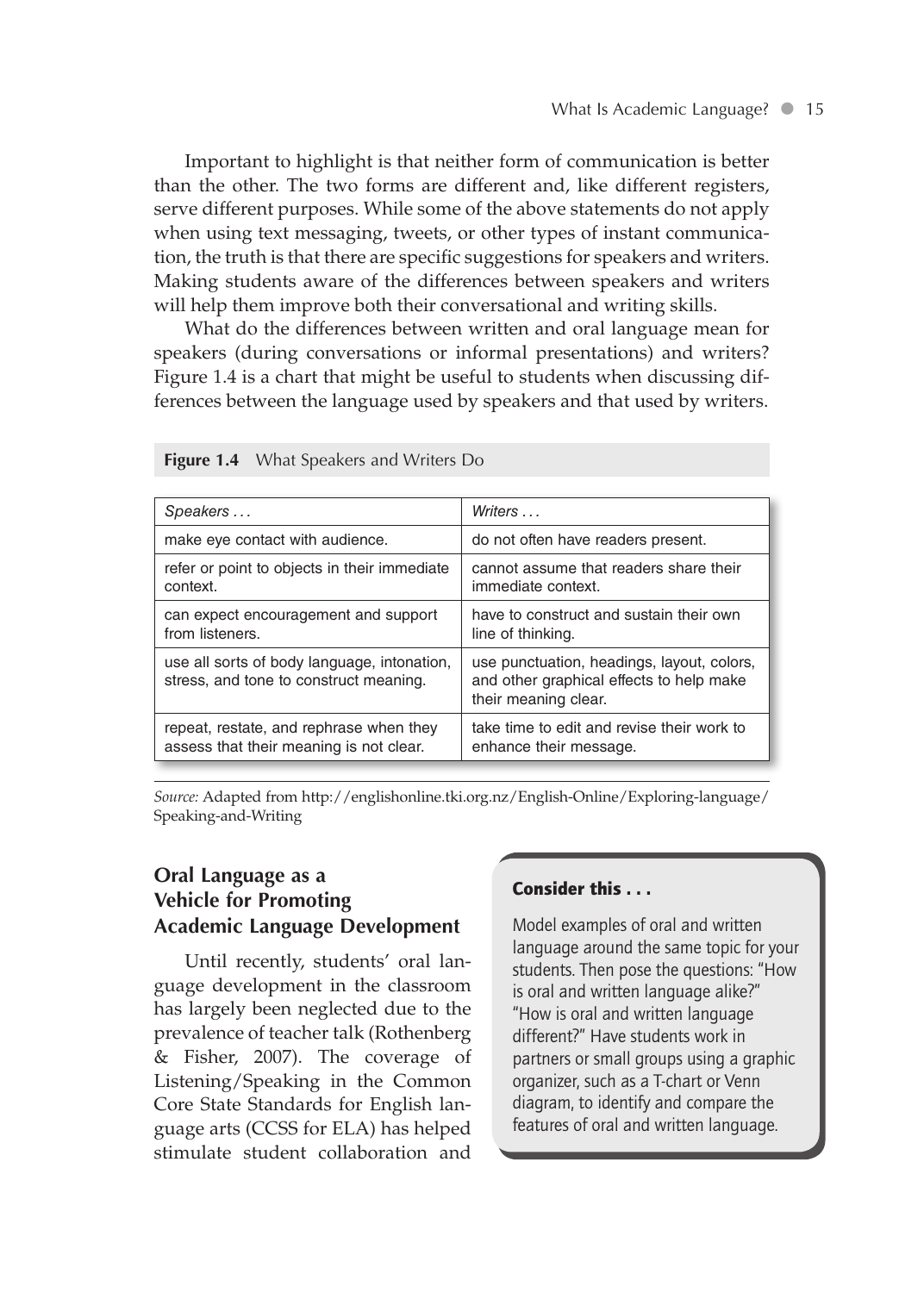interaction through conversation. For example, across grades K–2, CCSS for ELA, Speaking and Listening, Comprehension and Collaboration #1 states that students "participate in collaborative conversations with diverse partners about grade [level] topics and texts with peers and adults in small and larger groups" (CCSSI, 2010a, p. 23). By grades 3–8, students are expected to "engage effectively in a range of collaborative discussions (one-on-one, in groups, and teacher-led) with diverse partners" (pp. 24, 49). In high school, the same standard extends to having students "initiate and participate effectively in a range of collaborative discussions (one-onone, in groups, and teacher-led) with diverse partners on grade [level] topics, texts, and issues" (p. 50).

While the language domains of listening and speaking have always been integral to English language proficiency/development standards and curricula for ELLs, there are now enhanced opportunities for ELLs to have proficient English models (their own peers) with whom to practice their additional language in intentional ways. As a result, dialog and conversation within content area instruction have become venues for elaborating and practicing academic language. To ensure growth in students' oral language development, teachers must plan and orchestrate student– student interaction with clear roles, language targets, and built-in formative assessment strategies to monitor progress on an ongoing basis (Saunders & Goldenberg, 2010).

#### Consider this . . .

What strategies might you use to ensure that students have time to engage in pointed conversations that involve higher order thinking across all content classes? What is the academic language with which students have to be familiar to meaningfully interact with each other around content topics and issues? How might oral language practice reinforce the students' literacy development?

A language-rich environment that surrounds students with oral and written discourse can be a stimulus for ongoing student exchange and engagement in academic conversations and writing for a variety of purposes (Zwiers, 2008). As learning occurs through social interaction, teachers must organize instruction to facilitate purposeful, academic oral discourse between and among students. As oral language is foundational to literacy development, purposeful talk leads students to develop and deepen their understanding of concepts and ideas that are reinforced through print. Thus, student interac-

tion in authentic contexts should revolve around and be embedded in standards, instructional tasks, and classroom assessment (Fisher, Frey, & Rothenberg, 2008).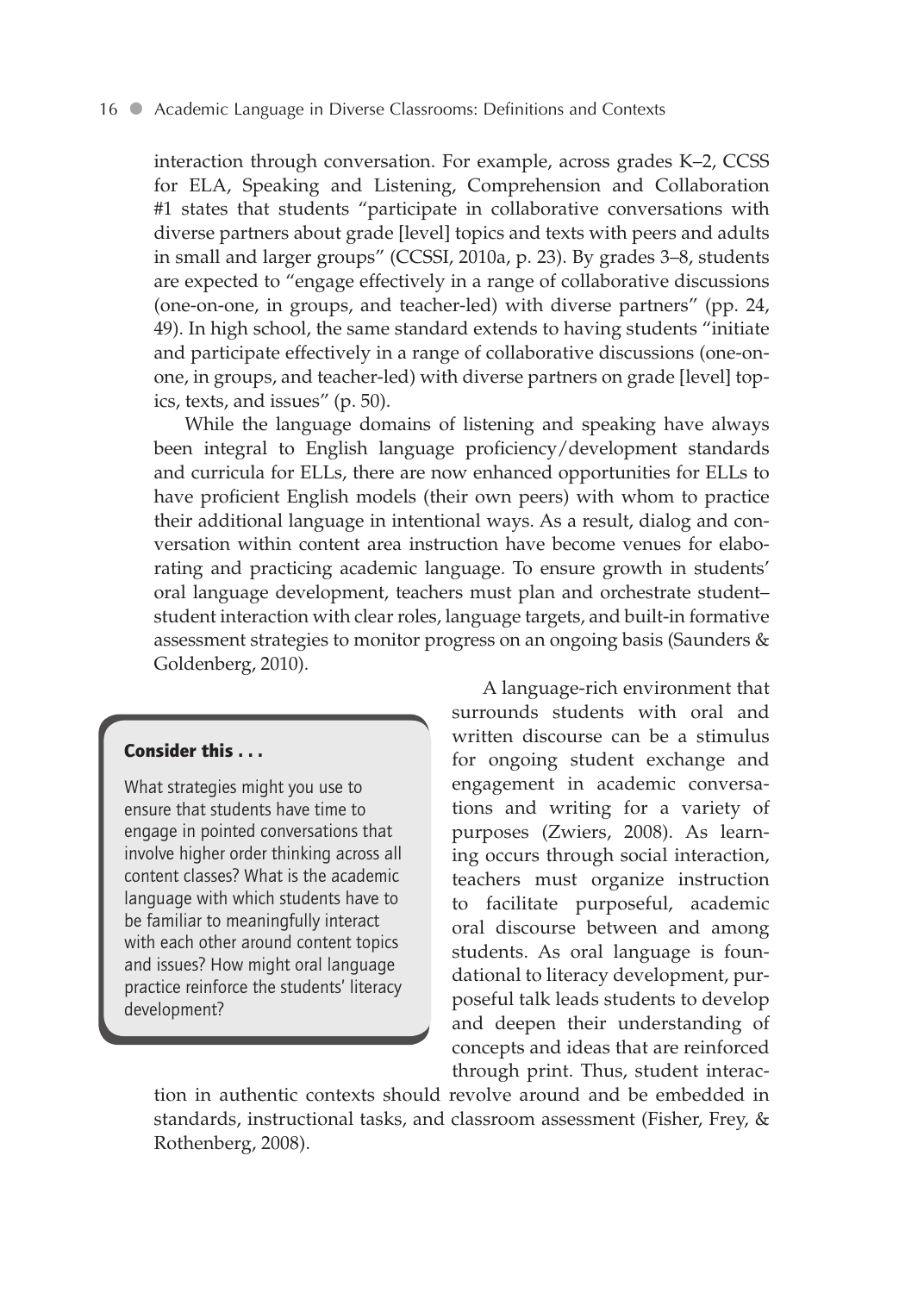Academic conversations are a necessary aspect of schooling. In fact Jeff Zwiers and Marie Crawford (2011) have five distinct categories that justify cultivating and sustaining conversations among students: (1) language and literacy development, (2) cognitive engagement, (3) content learning, (4) social and cultural benefits, and (5) psychological reasons. Figure 1.5 takes the classification scheme of Zwiers and Crawford (2011, pp. 12–25) and places it into a chart.

| 1. Reinforce<br>Language<br>and Literacy<br>Development                                                                         | 2. Enhance<br>Cognitive<br>Engagement                                                                                                                                                                                            | 3. Promote<br>Content<br>Learning                                                                                                                                                            | 4. Recognize<br>Social and<br>Cultural<br><b>Benefits</b>                                                                                                     | 5. Tap<br>Psychological<br><b>Needs</b>                                                                                                                                                                                                                                                                                                  |
|---------------------------------------------------------------------------------------------------------------------------------|----------------------------------------------------------------------------------------------------------------------------------------------------------------------------------------------------------------------------------|----------------------------------------------------------------------------------------------------------------------------------------------------------------------------------------------|---------------------------------------------------------------------------------------------------------------------------------------------------------------|------------------------------------------------------------------------------------------------------------------------------------------------------------------------------------------------------------------------------------------------------------------------------------------------------------------------------------------|
| Conversation:<br><b>Builds</b><br>academic<br>language,<br>literacy skills,<br>oral language,<br>and<br>communication<br>skills | Conversation:<br><b>Builds critical</b><br>thinking skills<br>Promotes<br>different<br>perspectives<br>and empathy<br><b>Fosters</b><br>creativity<br>Fosters skills<br>for negotiating<br>meaning and<br>focusing on a<br>topic | Conversation:<br><b>Builds content</b><br>understanding<br>Cultivates<br>connections<br>Helps students<br>coconstruct<br>understandings<br>Helps teachers<br>and students<br>assess learning | Conversation:<br><b>Builds</b><br>relationships<br><b>Builds</b><br>academic<br>ambience<br>Makes<br>lessons more<br>culturally<br>relevant<br>Fosters equity | Conversation:<br>Develops inner<br>dialog and<br>self-talk<br><b>Fosters</b><br>engagement<br>and motivation<br><b>Builds</b><br>confidence<br>Fosters choice.<br>ownership, and<br>control over<br>thinking<br><b>Builds</b><br>academic<br>identity<br>Fosters self-<br>discovery<br><b>Builds student</b><br>voice and<br>empowerment |

**Figure 1.5** Reasons for Promoting Academic Conversations in School

### **Oral Language as a Bridge to Literacy**

Historically, spoken language has been the precursor of written language. People were speaking for thousands of years before writing was invented; some languages remain only oral. Children use oral language before they learn to read and write. In fact, most folks learn to speak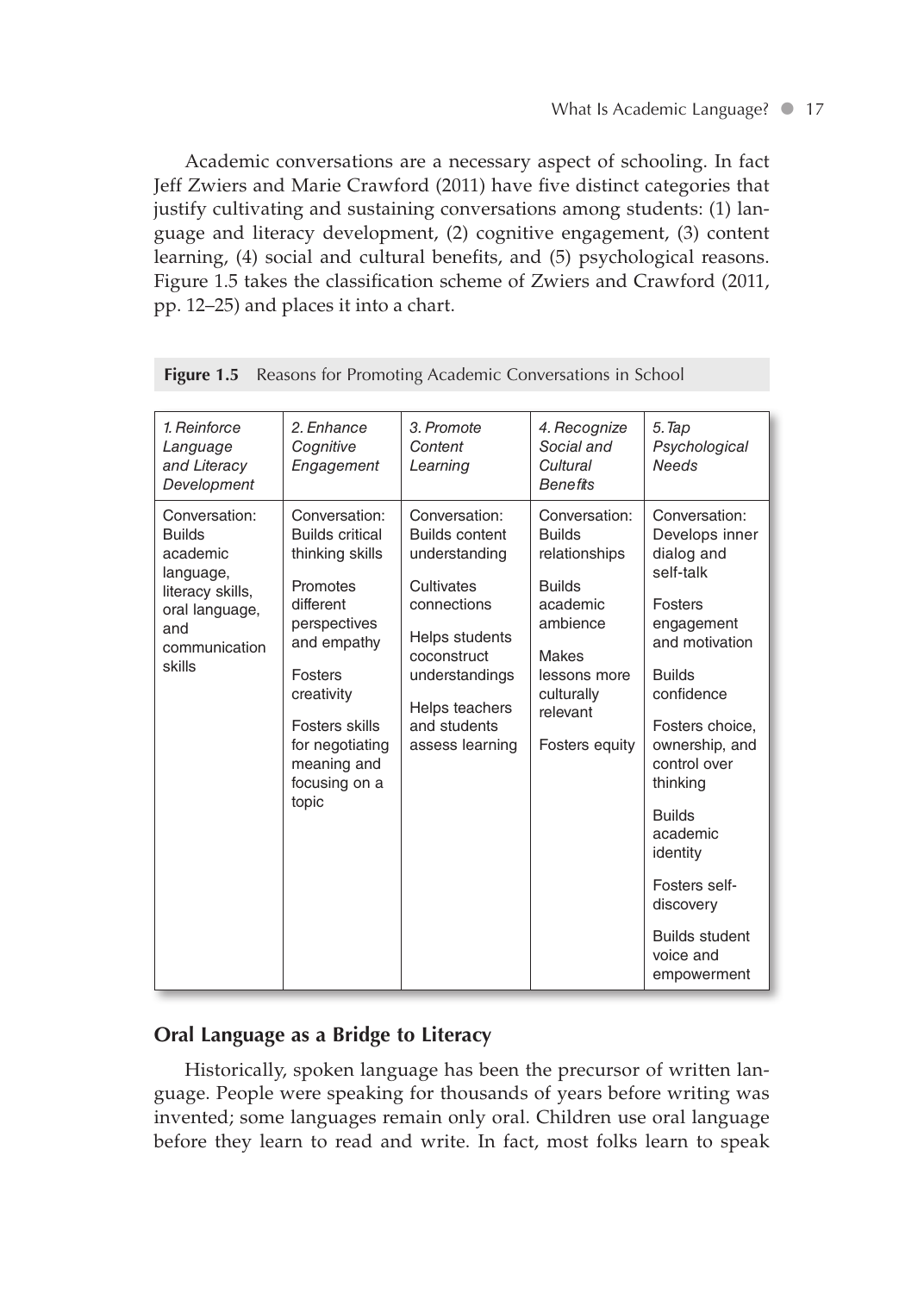#### Consider this . . .

Which of the reasons for promoting conversations between and among students resonates with you? Give a classroom example of the reasons you select. Make an inventory of activities around conversations for building academic language to reinforce students' language and literacy development.

without formal instruction but need assistance when it comes to learning how to read and write.

As discussed in other volumes in this series (Gottlieb & Ernst-Slavit,  $2014$ ,<sup>1</sup> oral language is a bridge to literacy, whether in the students' home language or English. According to the Center for Research on Education, Diversity & Excellence (CREDE) and the National Literacy Panel, English oral language proficiency contributes to English literacy development (Goldenberg & Coleman, 2010). In

addition, research has substantiated that students who are proficient in both their home language and English tend to outperform their monolingual peers. For Hawaiian students in the Kamehameha Project, oral language development through "talk story" practices, a culturally responsive teaching strategy, improved their literacy when this strategy was integrated into reading instruction (Au, 1998).

What do these findings mean to teachers? It is quite clear that teachers must intentionally build in instructional time for pair and small group work so that students can collaborate, interact with each other, and engage in academic conversations in English and their home languages. This thinking is in concert with the Speaking/Listening standards of the CCSS for ELA; here students are expected to "participate in collaborative conversations with diverse partners about grade-level topics and texts with peers and adults in small and larger groups" (CCSSI, 2010a, p. 23).

Speaking, in particular, in vibrant, topic-focused discussions leads to and strengthens literacy comprehension in ELL classrooms (Snow, Uccelli, & White, 2013).<sup>2</sup> Academic conversations not only fortify oral language and communication skills; these language exchanges tend to build vocabulary, academic language, and literacy, all the while fostering critical thinking and content understanding (Zwiers & Crawford, 2011). As reading expository text tends to be more challenging for ELLs than reading narrative text (Vásquez, Hansen, & Smith, 2010), it is important that students discuss their work with each other to clarify, reinforce, and expand their comprehension of text.

Use of targeted oral language can provide scaffolds for students to enter into academic reading more successfully. Read-alouds, for example, can help build background knowledge about the discourse, spur student interest in the topic, and assist students in acquiring academic language.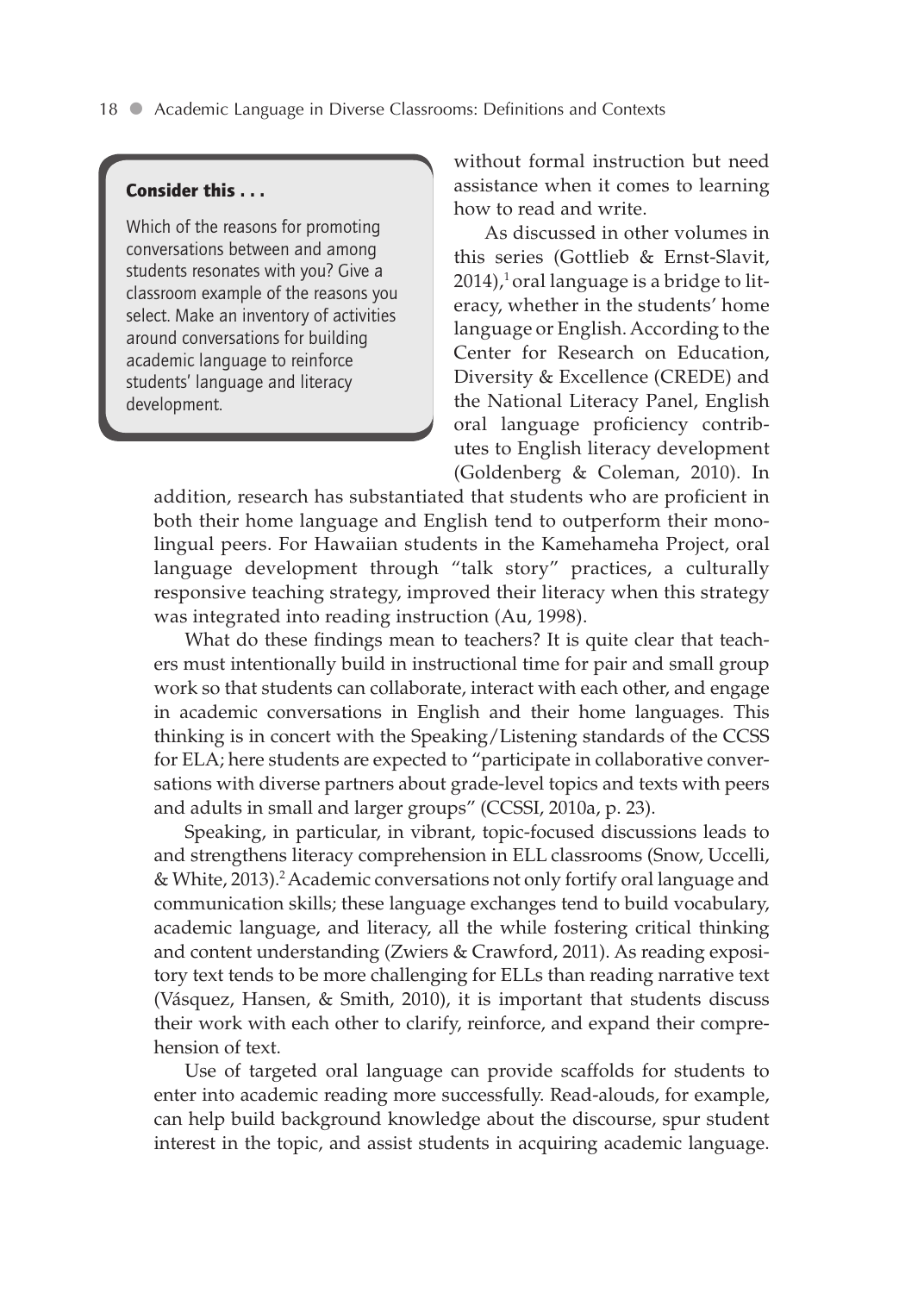Additionally, this strategy helps students (1) develop academic listening comprehension, (2) have multiple exposures to academic words and expressions, (3) cope with complex grammatical constructions within natural contexts, and (4) more readily tackle grade-level text and concepts (Zwiers, 2008). While focused oral language use enhances students' literacy development, there are many areas that challenge language learning, especially when that language is English.

In schools, students need to learn how to use oral language that is more precise, fosters critical thinking, and facilitates understanding of the content areas. What follows is an example from an Australian science classroom where the teacher and her 9- and 10-year-old students are studying magnetism (Gibbons, 2009). One of the teacher's goals for her students, to learn the language of science, becomes apparent when she uses comments such as, "Let's start using our scientific language" and "We are trying to talk like scientists." In this classroom, the teacher interacted with her students in ways that scaffolded their contributions and prepared them for both academic conversations and written texts. Her interchange with them is shown in Figure 1.6.

| Language Mode | Text                                                                                                              | Context                                                                           |
|---------------|-------------------------------------------------------------------------------------------------------------------|-----------------------------------------------------------------------------------|
| Oral          | "Look, it's making them move.<br>Those didn't stick."                                                             | Students talking in a small<br>group as they were<br>experimenting with a magnet. |
|               | "We found out the pins stuck<br>on the magnet."                                                                   | Student telling the teacher<br>what she had learned from<br>the experiment.       |
| Written       | "Our experiment showed that<br>Students' written report about<br>magnets attract some metals."<br>the experiment. |                                                                                   |
|               | "Magnetic attraction occurs<br>only between ferrous metals."                                                      | An entry in a child's<br>encyclopedia about magnets.                              |

Figure 1.6 Moving From Oral to Written Language: One Example From a Science Lesson in an Elementary Classroom

*Source:* Adapted from Gibbons, 2009, p. 49

The example above demonstrates what Gibbons (2003) calls the "mode continuum," which starts from oral language where the speaker and audience share contextual knowledge, and moves to oral language where the audience may not share additional contextual cues (e.g., body language),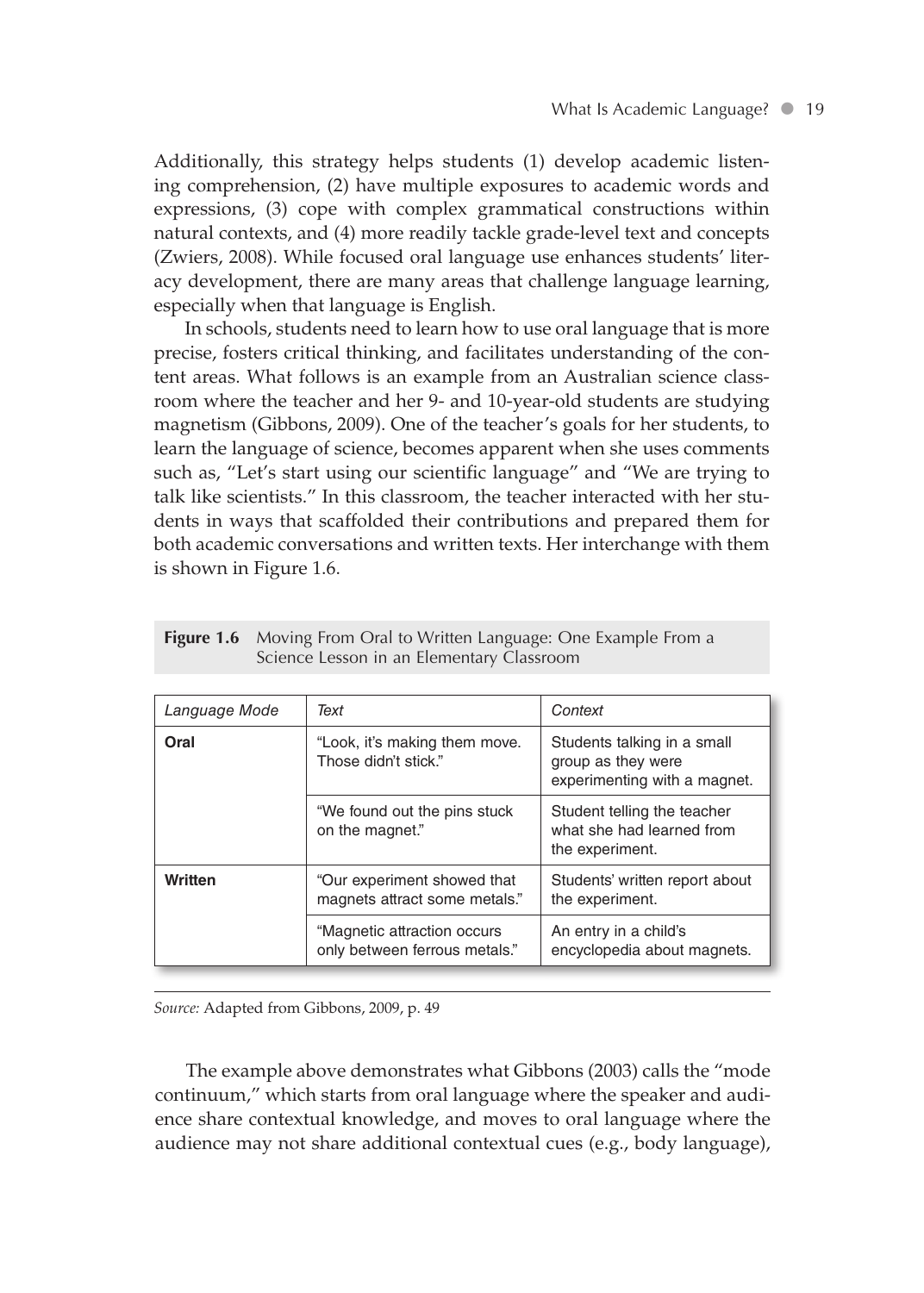and goes on to written language. The language needed in these different situations increases in complexity and precision as students move from everyday language to academic language and from oral to written modes as they navigate through the different grade levels.

# **MULTILITERACIES AND MULTIMODALITIES AS SOURCES OF ACADEMIC LANGUAGE**

With the new millennium on the horizon, the New London Group of ten prominent international educators authored a profound article emphasizing the increasing cultural and linguistic diversity around the globe and its impact on the changing social environment facing students and teachers.

With this premise as a backdrop, multiliteracies have emerged as a way to address and make sense of the communicative complexities of the world. Within a relatively short time span, multiliteracies, learning, and teaching have come to be viewed as completely interconnected social processes within the educational milieu. Pedagogically, multiliteracies have taken on a two-pronged approach, recognizing expansion in (1) the number and the integration of different modes of meaning making; that is, where the textual relates to the visual, the audio, the spatial across mass media, multimedia, and electronic hypermedia; and (2) heterogeneity, yet at the same time, the interconnectedness of our global society (New London Group, 1996).

#### Consider this . . .

What does the term *multiliteracies* mean to you as a teacher, teacher educator, or teacher leader? How has the concept of multiliteracies influenced your thinking about how all students make meaning from the world around them? Is this construct in concert with or different from your personal knowledge base about literacy development?

Len Unsworth (2001) poses a conceptual framework that embraces multiliteracies in school. In it, he suggests three stages: (1) framing perspectives that introduce the changing perspectives of school-based literacy, (2) facilitating knowledge on the role of academic language as a resource for literacy development, and (3) formulating classroom practices where multiliteracies are integrated into content area teaching. The challenge of multiliteracies for teachers is to expand traditional language and print bases of literacy to provide real-life appli-

cations for students to express their understanding and learning using multiple modalities.

Today multiliteracies are a means of sense making beyond the printed page, especially for the digital natives sitting in our classrooms who tend to seek information electronically. *Digital literacy* involves the creative use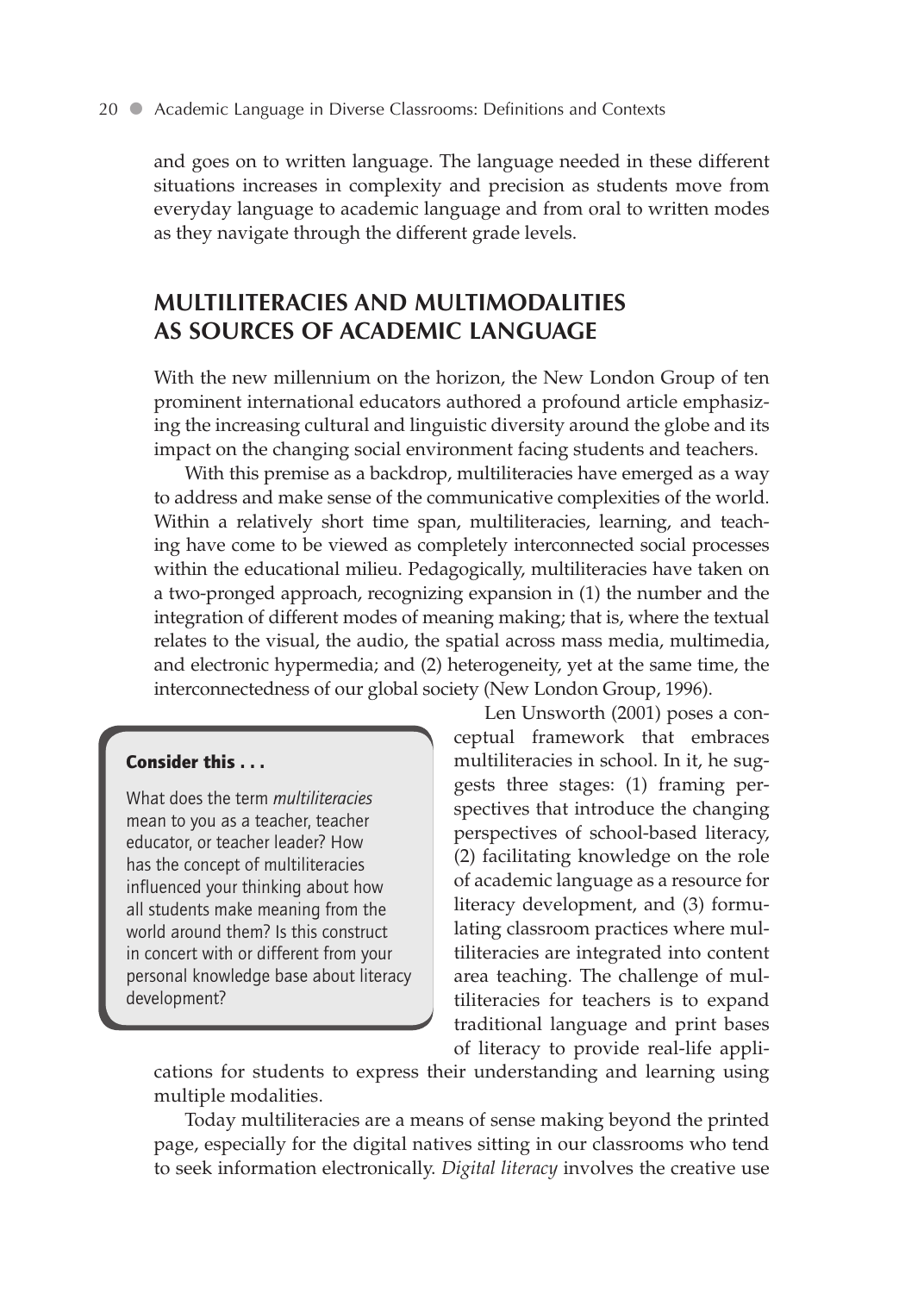of different forms of technology to support the learning and imagination of students. *Visual literacy* is a way for students to express complex concepts through images without heavy reliance on print. *Oral literacy* has its own genres, encompassing rich storytelling and information sharing. Figure 1.7 lists some of the means students can use to show their conceptual understanding through multiliteracies.

| <b>Print-Based Literacy</b>                                                                                                           | Digital Literacy                                                                                                  | Visual Literacy                                                                                                                                                                                                               | Oral Literacy                                                                                                                                                                             |
|---------------------------------------------------------------------------------------------------------------------------------------|-------------------------------------------------------------------------------------------------------------------|-------------------------------------------------------------------------------------------------------------------------------------------------------------------------------------------------------------------------------|-------------------------------------------------------------------------------------------------------------------------------------------------------------------------------------------|
| <b>Books</b><br>Manuals<br>Magazines<br>$\bullet$<br><b>Newspapers</b><br>$\bullet$<br><b>Brochures</b><br>$\bullet$<br>Outlines<br>٠ | Computer<br>games<br>Podcasts<br>Video streaming<br>$\bullet$<br>(e.g., webinars)<br><b>Blogs</b><br>Social media | <b>PowerPoints</b><br>Photographs<br>$\bullet$<br>Videos<br>$\bullet$<br>YouTube clips<br>$\bullet$<br>Murals<br>$\bullet$<br>Wordles<br>$\bullet$<br>Graphics<br>٠<br>Sketch noting<br>$\bullet$<br>or visual note<br>taking | <b>Readers theater</b><br>$\bullet$<br>Choral reading<br>$\bullet$<br>Book reads<br>$\bullet$<br>Process drama<br>$\bullet$<br>Read-alouds<br>٠<br>Storytelling<br>٠<br>Lyrics/songs<br>٠ |

|  |  | Figure 1.7 Examples of Different Types of Multiliteracies Addressed in School |  |  |  |  |  |  |
|--|--|-------------------------------------------------------------------------------|--|--|--|--|--|--|
|--|--|-------------------------------------------------------------------------------|--|--|--|--|--|--|

*Source:* Adapted from Gottlieb & Ernst-Slavit, 2014, p. 5

There are new and creative ways of displaying literacy that do not follow the typical horizontal or vertical patterns of print on a page. Think about a typical screen displaying a website for an organization, with its flashing banner and rotating messages. In fact, there may be boxes of varying sizes on this electronic display with illustrated inserts or advertisements. Its contents are generally presented as tabs that serve as a table of contents and open to reveal multiple layers of information. Another form of communication is presented in Figure 1.8, a visual impression of a text that has been made from a Wordle (www.wordle.net), a word cloud from a source text that gives greater prominence to the more frequent words. This word cloud provides an additional medium for students to represent academic language at the word level.

To become effective participants in emerging multiliteracies, students and teachers have to understand the different configurations that result from the interaction among available resources. Put another way, students and teachers alike need to be able to use language in conjunction with images and digital expressions to construct different kinds of meanings. The knowledge of linguistic, visual, and digital meaning-making systems involves metalanguage—language for describing language, images, and meaning-making intermodal interactions (Unsworth, 2001).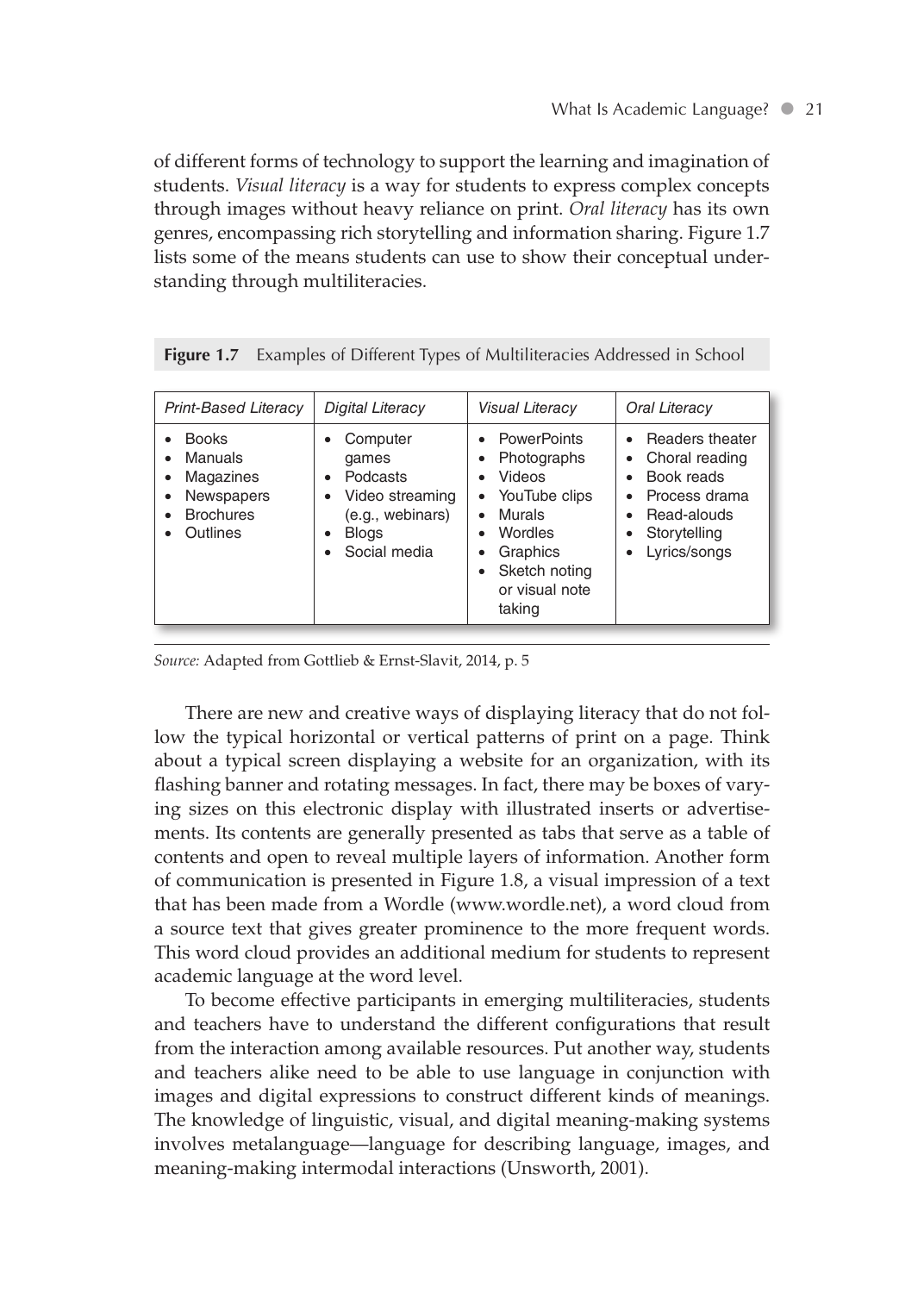

**Figure 1.8** An Example of Visual Literacy in the Form of a Wordle

*Source:* nicholaspelafas, 2011

Students have a growing repertoire of literacy sources and a multiplicity of communication channels to access meaning within sociocultural contexts. English language learners, in particular, benefit from having multiple avenues for gaining and demonstrating deep understanding of language and content. Having multiple venues for literacy development allows students to become more motivated and participatory in the process.

### **RAISING AWARENESS OF ACADEMIC LANGUAGE3**



Academic language is more involved than terms, conventions, and genres. The teaching and learning of academic language involves more than learning a variety of linguistic components. It encompasses knowledge about "ways of being in the world, ways of acting, thinking, interacting, valuing,

believing, speaking, and sometimes writing and reading, connected to particular identities and social roles" (Gee, 1992, p. 73). Put another way, language needs to be understood in relation to the speakers, the purpose of the communication, the audience, and the context for use.

This situated nature of language is integral to content area learning. Moschkovich (2002) proposes a situated-sociocultural view to describe the language ELLs need to successfully navigate instructional activities in the mathematics classroom. That is, language is one of the several resources students need and use to participate in mathematics thinking and learning.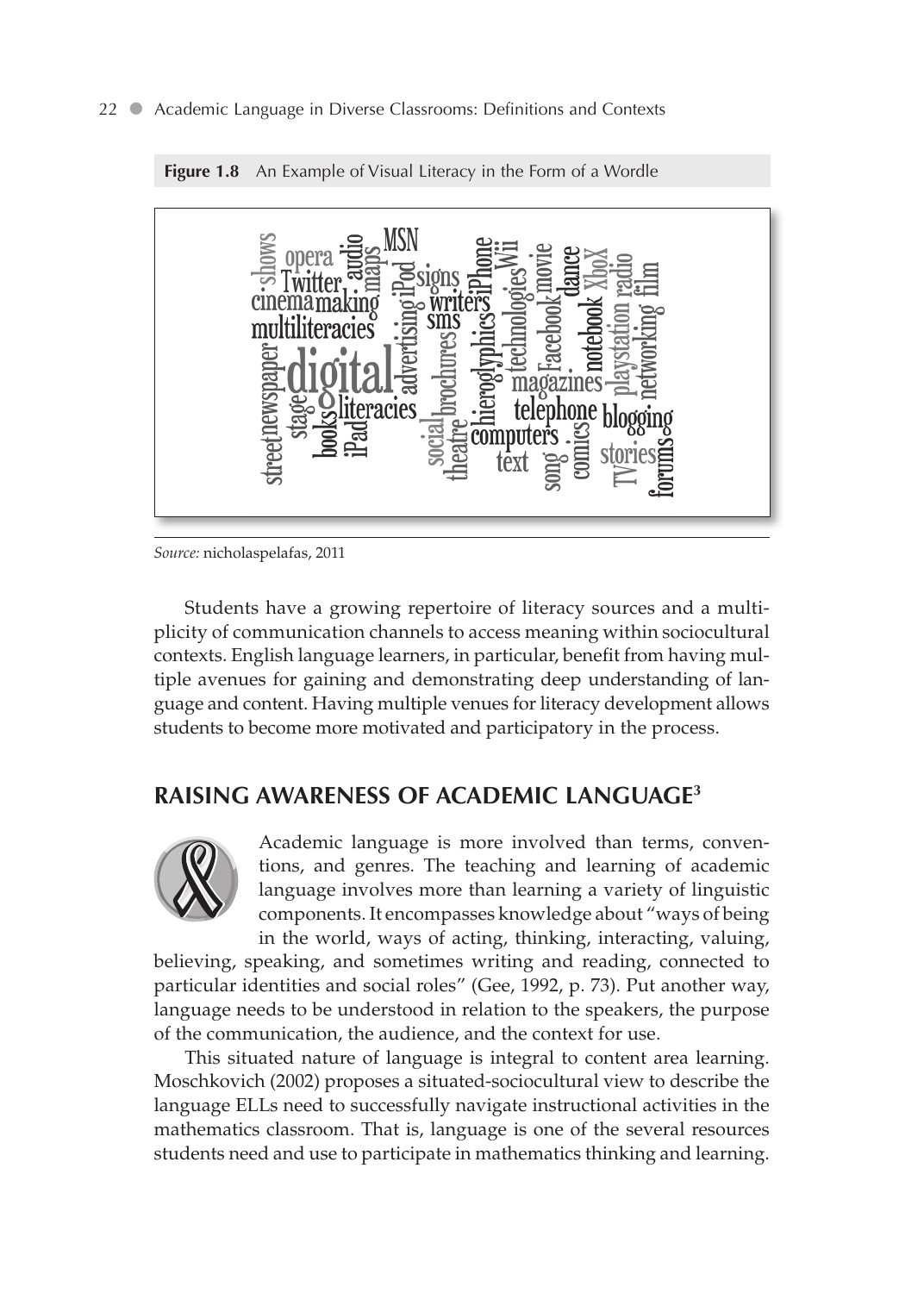Students also draw on social cues (e.g., gestures) and material resources (e.g., artifacts) as well as the use of their home languages to access and construct meaning as they engage in learning.

Language operates within a sociocultural context, not in isolation. In school, the classroom environment often serves as the sociocultural context for learning academic language. Although the distinct backgrounds, experiences, and views of the students need to be taken into consideration, the classroom becomes the mediator for accruing individual knowledge that leads to shared meaning. Thus, by listening to and coming to understand other perspectives, students become a community of learners with its own cultural practices and social norms. In the examples of content area classrooms described in this volume, we come to see distinct communities of practice with established social and cultural ways of being (Lave & Wenger, 1991).

There is also a growing awareness on the part of teachers and students of the various processes involved in language learning. Besides the sociocultural dimension that permeates the classroom, students are becoming more conscious of how they learn, and teachers are becoming more responsive in how they teach. Figure 1.9 offers teachers ideas of how to tap students' linguistic, cognitive, and sociocultural awareness within the classroom context.

Having established that classrooms are very specialized environments for content and language learning, we now hone in on the relevance of academic language for diverse learners.

*Teacher language awareness* (TLA) is an area of increasing interest to those involved in preparing teachers to work with linguistically and culturally diverse students. However, over the past several decades, as global migration has made classrooms increasingly heterogeneous, all teachers, regardless of their content area or grade-level expertise, are becoming de facto language teachers. The language awareness movement is rooted in the United Kingdom, where it began in the early 1980s. In its most basic form, "language awareness refers to the development . . . of an enhanced consciousness of and sensitivity to the forms and functions of language" (Carter, 2003, p. 64, as cited in Andrews, 2007). In other words, an understanding of the language used by teachers in the classroom and the ability to analyze it will contribute directly to teaching effectiveness. A general language mindfulness involves at least the following:

- A. Awareness of some of the properties of language, its creativity and playfulness, its double meanings.
- B. Awareness of the embedding of language within culture. Learning to read the language is learning about the cultural properties of the language. Idioms and metaphors, in particular, reveal a lot about the culture.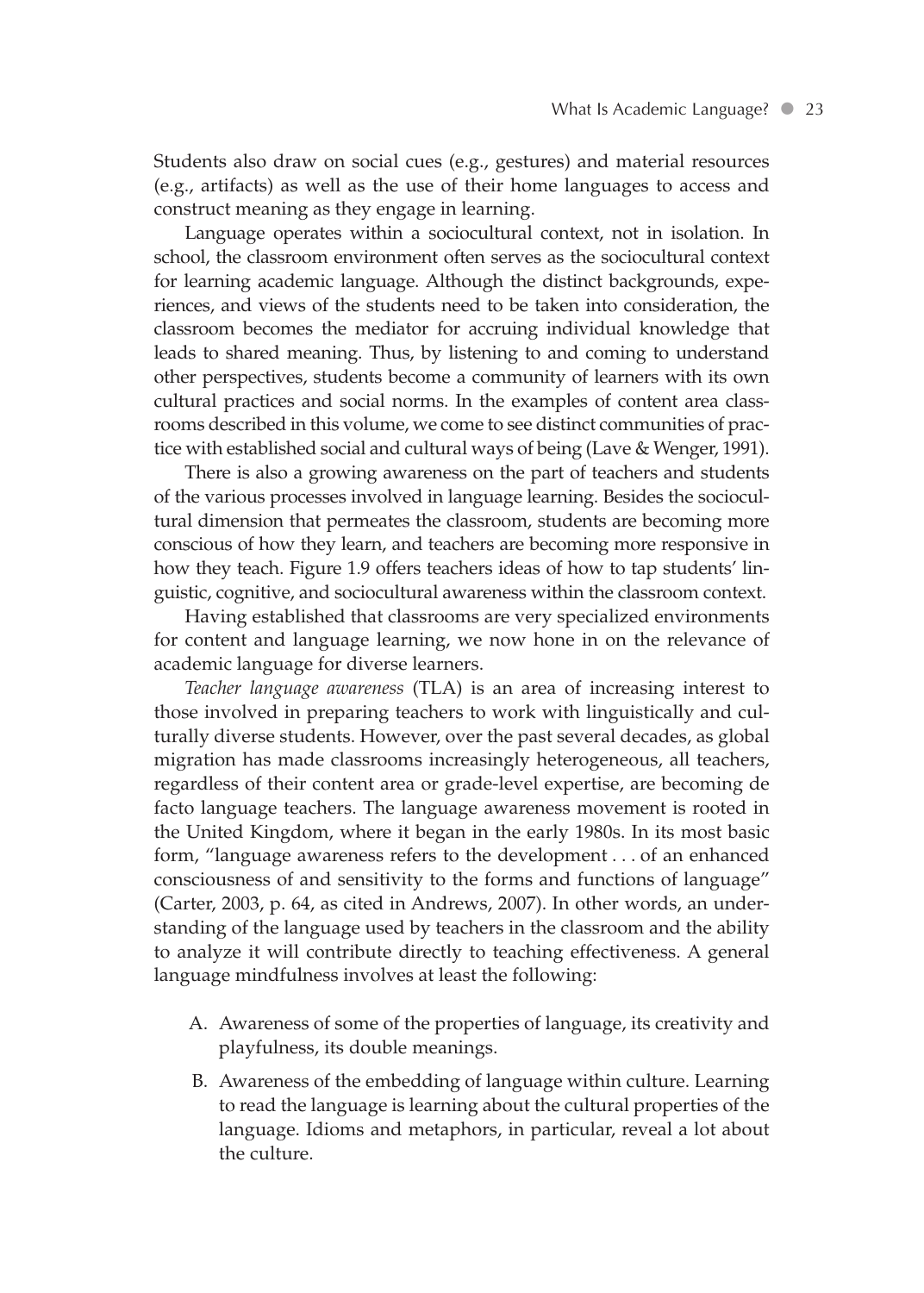| <b>Type of Awareness</b>    | Classroom Examples                                                                                                                                                                                                                  |  |  |
|-----------------------------|-------------------------------------------------------------------------------------------------------------------------------------------------------------------------------------------------------------------------------------|--|--|
| Metalinguistic<br>Awareness | Recognizing and identifying cognates in multiple<br>languages<br>Comparing the similarities and differences of forms and<br>$\bullet$<br>structures<br>Transferring information and literacy across languages<br>$\bullet$          |  |  |
| Sociocultural Awareness     | Using language and culture as resources<br>Considering and incorporating the students' cultural<br>$\bullet$<br>norms and traditions<br>Being aware of the situation or context for language<br>$\bullet$<br>learning               |  |  |
| Metacognitive<br>Awareness  | Reflecting on how students learn language<br>Talking and writing about language learning<br>$\bullet$<br>Discussing with learners about how they do things in<br>$\bullet$<br>the classroom, such as their comprehension strategies |  |  |

**Figure 1.9** Building Awareness of Academic Language in the Classroom

*Source:* Gottlieb & Ernst-Slavit, 2013, p. 5

- C. Awareness of the forms of the language we use. We need to recognize that the relations between the forms and meanings of a language are sometimes arbitrary, but that language is a system with patterns and exceptions.
- D. Awareness of the close relationship between language and ideology. It involves "seeing through language," in other words. (Carter, 1994, as cited in Andrews, 2007)

#### Consider this . . .

For additional information, see *Teacher Language Awareness* (2007) by Stephen Andrews or the *Language Awareness* journal. Several variations have evolved under the language awareness umbrella: *teacher language awareness* (TLA), *critical language awareness* (CLA; for a partial review, see Svalberg, 2007); and *critical language study* (CLS).

# **ACADEMIC LANGUAGE AND SOCIAL JUSTICE**

In a study focusing on the classroom talk used by elementary teachers working in mainstream classrooms, Ernst-Slavit and Mason (2011) found that ELLs had limited opportunities to hear and use different academic discourses. In fact, teacher talk during content area instruction heavily relied on everyday language and was filled with contractions, colloquialisms,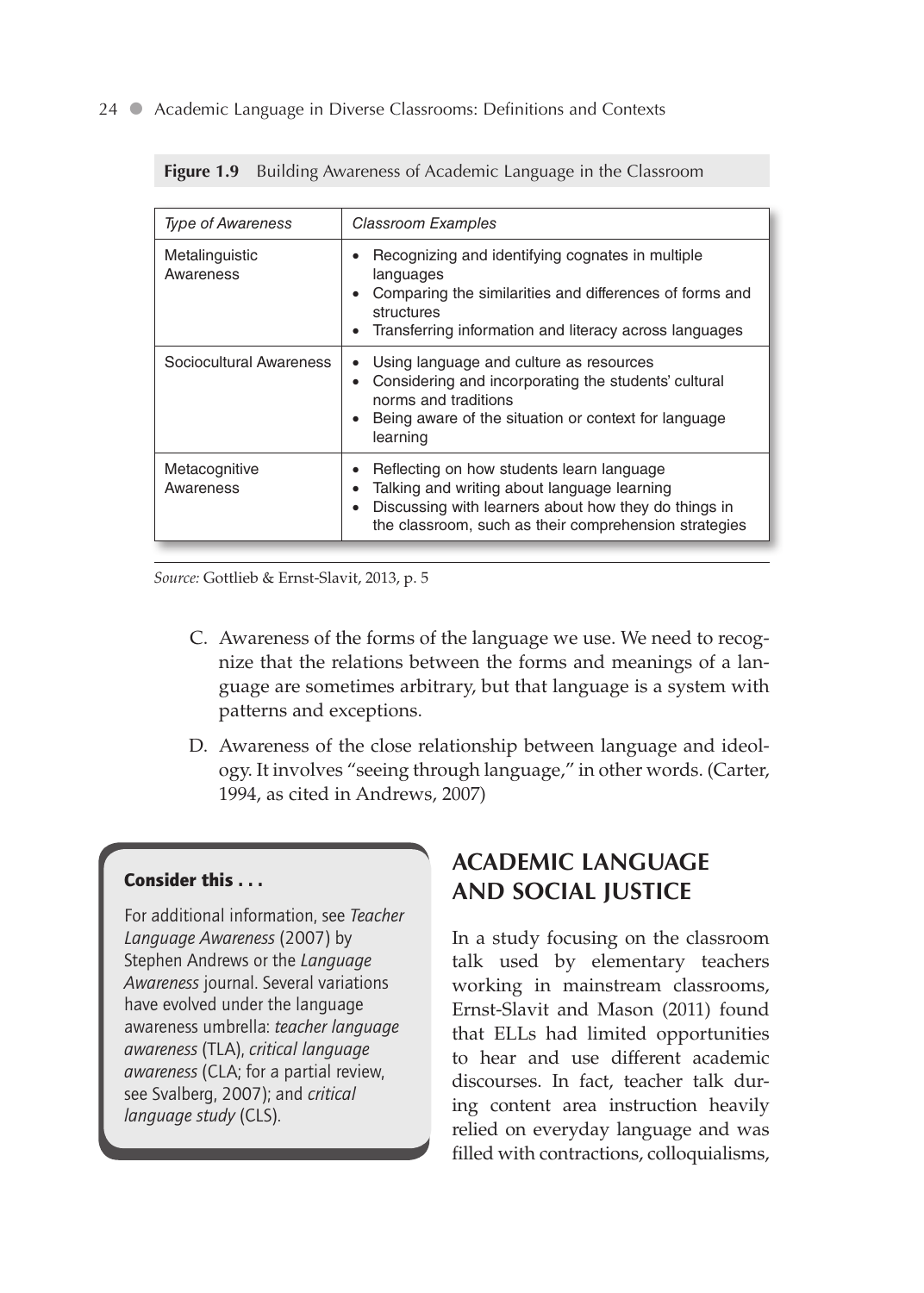indefinite referents, homophones, heteronyms, and idiomatic expressions, all of which have the potential to cloud understanding.

Learning the language of the content areas—with its conciseness, use of high-density information words, and precision of expression—is difficult for all students. Schools might be the only setting where they hear that "metamorphic rocks that have their grains arranged in parallel bands or layers are classified as foliated," or that "Melville's crew in the Pequod predicted America's demographic diversity federated along one keel." For many students, their teachers might be the most significant single source of oral academic discourse (Bartolomé, 1998; Ernst-Slavit & Mason, 2011).

Academic language has become increasingly important in K–12 settings; this increase has been fueled, in part, by the implementation of college and career readiness standards, in particular, the CCSS and NGSS. If schools are going to require students to use certain linguistic repertoires to demonstrate conceptual understanding, educators will have to systematically model the kind of academic registers needed to achieve academic success. "Those academic and professional uses of language require conformity to elaborate, explicit, and often quite mysterious sets of rules" (Gottlieb & Ernst-Slavit, 2014, p. 8). Not teaching those rules to our students is equivalent to what Macedo (1994) calls a "pedagogy of entrapment," when schools require students to use the different academic registers that they do not teach. Simply put, all educators must be aware of the importance of teaching academic discourses to all students, but particularly to those students for whom English is a second, third, or fourth language and for students from underrepresented backgrounds who may not be surrounded by the types of thought and academic registers valued in schools.

Implementation of the new generation of content (college and career readiness) standards and language development standards can be seen as an opportunity for advancement for all students and a renewal of equity in the classroom. Belief in academic success for all students, coupled with appropriate, scaffolded, and stimulating instruction and assessment, will lead to the creation of a generation of students prepared for exciting and challenging postsecondary experiences.

## **FOR FURTHER THINKING . . .**

During the last three decades, the construct of academic language has been central in the work of researchers and practitioners searching to advance educational opportunities for students for whom English is an additional language. Only recently, due in part to the introduction of new